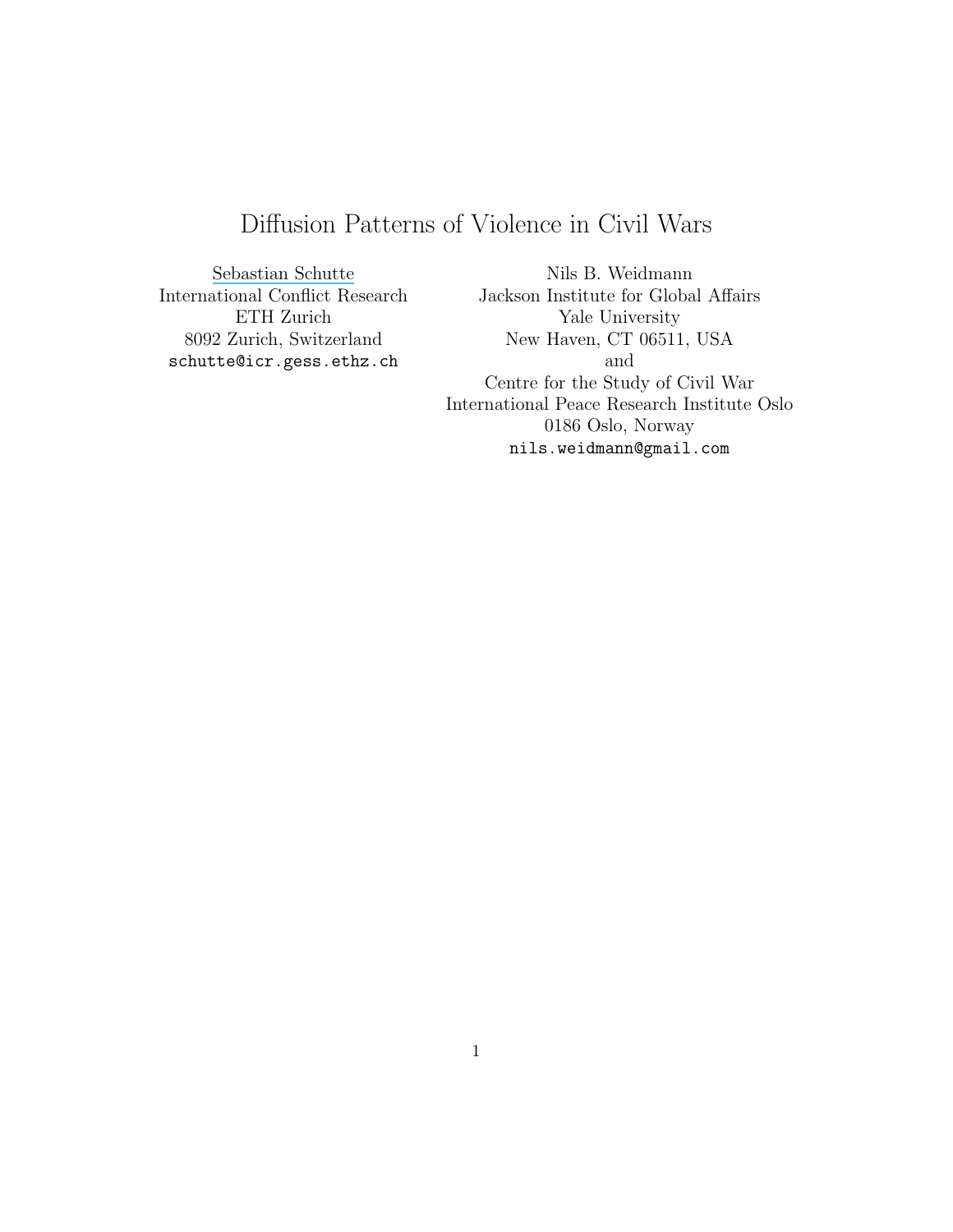#### Abstract

Much of the current conflict literature attempts to explain the occurrence of violence as the result of determinants exogenous to the conflict process. This paper takes a different approach and analyzes how violence in civil wars spreads in space and time, drawing on earlier work on micro diffusion of violence in criminology as well as high resolution conflict data. Two general scenarios are distinguished in our analysis: the relocation and the escalation of conflict. Relocation diffusion corresponds to a shift in the location of violence, whereas escalation diffusion refers to the spatial expansion of the conflict site. We argue that unconventional warfare in civil wars without demarcated front-lines should primarily lead to the second type of pattern. We describe an extension to a joint count statistic to measure both diffusion types in conflict event data. Monte Carlo simulation allows for the establishment of a baseline for the frequency of contiguous conflict events under the assumption of independence, and thus provides a significance test for the observed patterns. Our results suggest that violence in civil wars exhibits patterns of diffusion, and in particular, that these patterns are primarily of the escalation type, driven by the dynamic expansion of the scope of the conflict.

Keywords: conflict diffusion, conflict event data, civil war, Monte Carlo simulation.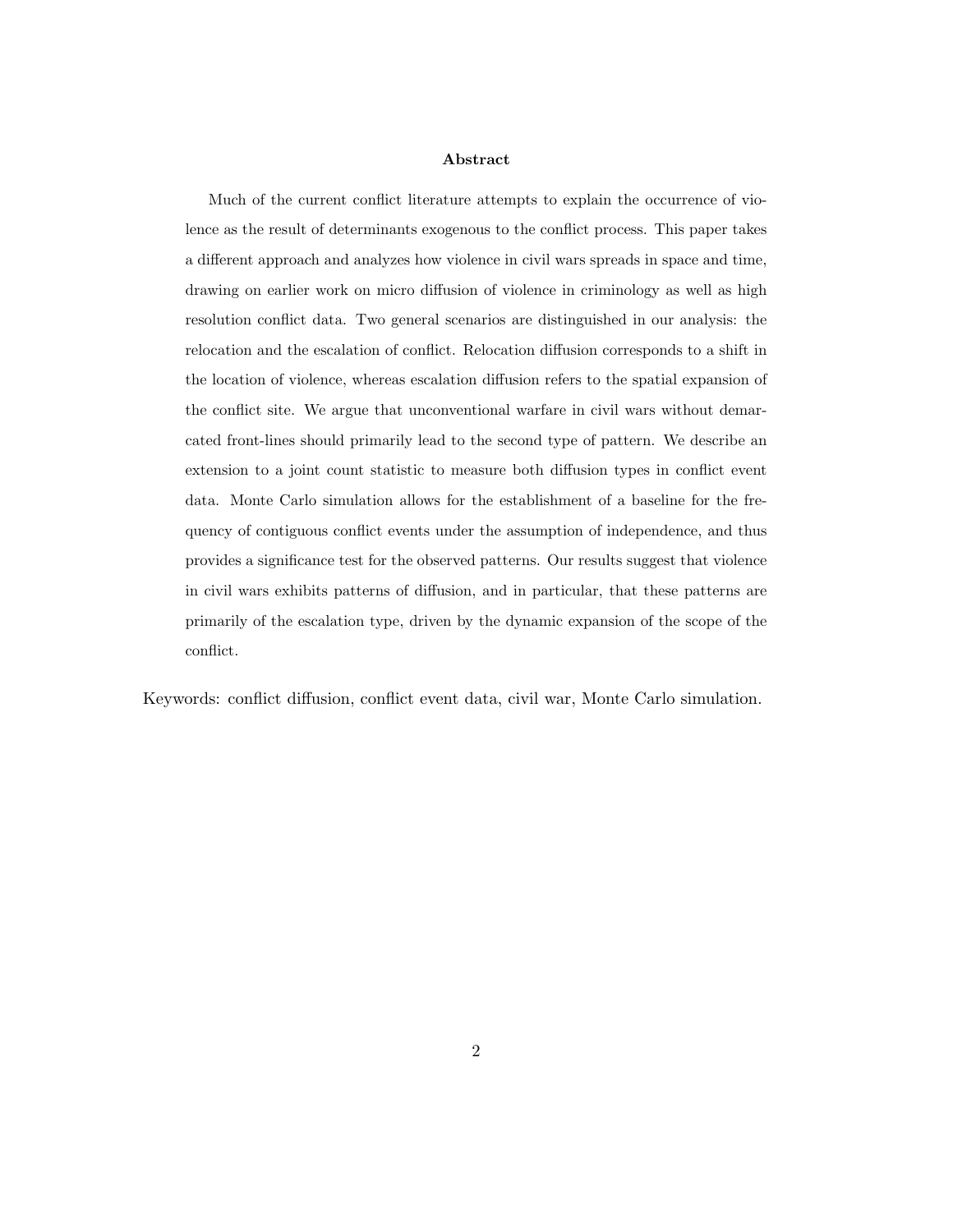# INTRODUCTION

More than forty years ago, the geographer Robert [McColl \(1969\)](https://www.researchgate.net/publication/232913516_The_Insurgent_State_Territorial_Bases_of_Revolution?el=1_x_8&enrichId=rgreq-f926c4651b556490546955b65891280c-XXX&enrichSource=Y292ZXJQYWdlOzIyOTQwMDAwMztBUzoxMDM5ODk0NDE5OTA2NThAMTQwMTgwNDQyMzI4NA==) noted that "the geographic aspect in the evolution [..] of revolutionary movements" (p. 614) failed to be systematically examined, pointing to a lack of scientific attention devoted to how rebellions unfold in time and space. This criticism remains as valid today as it was back in 1969. Much of the current literature attempts to explain conflict and the occurrence of violence as the result of determinants exogenous to the process. This is especially true for the macro-literature on civil war, which typically attributes conflict to poverty [\(Collier and Hoeffler 2004\),](https://www.researchgate.net/publication/274018388_Greed_and_Grievance_in_Civil_War?el=1_x_8&enrichId=rgreq-f926c4651b556490546955b65891280c-XXX&enrichSource=Y292ZXJQYWdlOzIyOTQwMDAwMztBUzoxMDM5ODk0NDE5OTA2NThAMTQwMTgwNDQyMzI4NA==) lack of state control ([Fearon and Laitin 2003](https://www.researchgate.net/publication/2834579_Ethnicity_Insurgency_And_Civil_War?el=1_x_8&enrichId=rgreq-f926c4651b556490546955b65891280c-XXX&enrichSource=Y292ZXJQYWdlOzIyOTQwMDAwMztBUzoxMDM5ODk0NDE5OTA2NThAMTQwMTgwNDQyMzI4NA==)), ethnic divisions in a country ([Cederman](https://www.researchgate.net/publication/231843337_Beyond_Fractionalization_Mapping_Ethnicity_Onto_Nationalist_Insurgencies?el=1_x_8&enrichId=rgreq-f926c4651b556490546955b65891280c-XXX&enrichSource=Y292ZXJQYWdlOzIyOTQwMDAwMztBUzoxMDM5ODk0NDE5OTA2NThAMTQwMTgwNDQyMzI4NA==) [and Girardin 2007](https://www.researchgate.net/publication/231843337_Beyond_Fractionalization_Mapping_Ethnicity_Onto_Nationalist_Insurgencies?el=1_x_8&enrichId=rgreq-f926c4651b556490546955b65891280c-XXX&enrichSource=Y292ZXJQYWdlOzIyOTQwMDAwMztBUzoxMDM5ODk0NDE5OTA2NThAMTQwMTgwNDQyMzI4NA==)), or the existence of non-democratic institutions ([Hegre et al. 2001](https://www.researchgate.net/publication/282197404_Toward_a_Democratic_Civil_Peace_Democracy_Political_Change_and_Civil_War_1816-1992?el=1_x_8&enrichId=rgreq-f926c4651b556490546955b65891280c-XXX&enrichSource=Y292ZXJQYWdlOzIyOTQwMDAwMztBUzoxMDM5ODk0NDE5OTA2NThAMTQwMTgwNDQyMzI4NA==)). Surprisingly, however, even the emerging research on the micro-foundations of internal conflicts tends to assume that violent outcomes are exclusively caused by specific conditions existing prior to the conflict, as Kalyvas (2008) critically notes. Rather, he argues, violence may better be explained as the result of a particular history of conflict, where prior violence conditions future events.

This paper makes a first attempt to disentangle this temporal and spatial dependence in contemporary civil wars. While scholars acknowledge that conflict displays these dependencies and have adapted their statistical models accordingly ([Weidmann and Ward 2010](https://www.researchgate.net/publication/227574305_Predicting_Conflict_in_Space_and_Time?el=1_x_8&enrichId=rgreq-f926c4651b556490546955b65891280c-XXX&enrichSource=Y292ZXJQYWdlOzIyOTQwMDAwMztBUzoxMDM5ODk0NDE5OTA2NThAMTQwMTgwNDQyMzI4NA==)), the dynamics of violence is rarely the focus of investigation. This paper shows what we can learn from an analysis of these patterns. In the spirit of previous research on diffusion (Hägerstrand 1967; Gould 1988; Morrill et al. 1988), we provide a systematic discussion of the spatial-temporal diffusion of internal conflicts. The diffusion of conflict has received attention primarily by studying contagion effects between countries, explaining the finding that a civil war in one country increases the risk of neighboring countries to also experience internal armed conflict ([Buhaug and Gleditsch 2008](https://www.researchgate.net/publication/229480737_Contagion_or_Confusion_Why_Conflicts_Cluster_in_Space?el=1_x_8&enrichId=rgreq-f926c4651b556490546955b65891280c-XXX&enrichSource=Y292ZXJQYWdlOzIyOTQwMDAwMztBUzoxMDM5ODk0NDE5OTA2NThAMTQwMTgwNDQyMzI4NA==)). What we are interested in is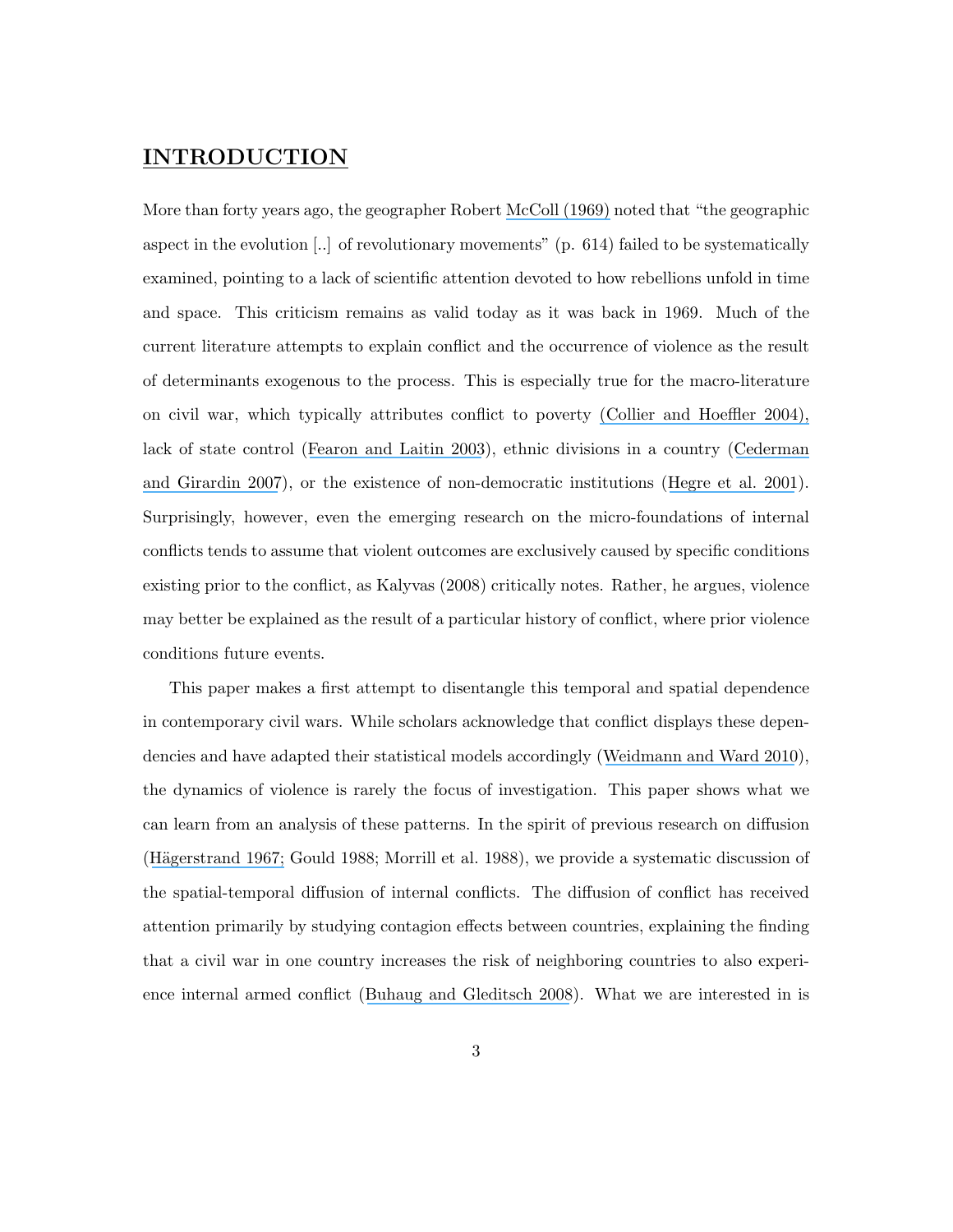the spatial-temporal dynamics of violence within a single conflict, rather than its spread beyond country borders.

Empirical datasets on conflict have developed to a point where patterns of violence can be analyzed, but researchers have not made much use of this potential. So far, disaggregated analyses of civil war have almost exclusively studied the impact of exogenous factors on violence, such as population [\(Raleigh and Hegre 2009\)](https://www.researchgate.net/publication/249728630_Poverty_and_Civil_War_Events?el=1_x_8&enrichId=rgreq-f926c4651b556490546955b65891280c-XXX&enrichSource=Y292ZXJQYWdlOzIyOTQwMDAwMztBUzoxMDM5ODk0NDE5OTA2NThAMTQwMTgwNDQyMzI4NA==) or poverty [\(Hegre et al. 2009\).](https://www.researchgate.net/publication/249728630_Poverty_and_Civil_War_Events?el=1_x_8&enrichId=rgreq-f926c4651b556490546955b65891280c-XXX&enrichSource=Y292ZXJQYWdlOzIyOTQwMDAwMztBUzoxMDM5ODk0NDE5OTA2NThAMTQwMTgwNDQyMzI4NA==) If these studies incorporate the endogeneity of violence, they only do so by controlling for spatial autocorrelation rather than studying in detail how violence unfolds in space and time. We take these studies as our point of departure and make a first step toward filling this gap.

While often portrayed as chaotic episodes of turmoil in fragile states, we show that civil wars exhibit characteristic patterns of diffusion. There are several related studies that contribute to the analysis of diffusion of violence in civil wars. O'Loughlin and Witmer (2011) analyzed "Hot Spots" of violence in the North Caucasus and found that violent events in the context of the ongoing fighting in Chechnya diffuse into neighboring republics. Also, [Townsley et al. \(2008\)](https://www.researchgate.net/publication/29468797_Space_Time_Dynamics_of_Insurgent_Activity_in_Iraq?el=1_x_8&enrichId=rgreq-f926c4651b556490546955b65891280c-XXX&enrichSource=Y292ZXJQYWdlOzIyOTQwMDAwMztBUzoxMDM5ODk0NDE5OTA2NThAMTQwMTgwNDQyMzI4NA==) analyzed IED attacks in Iraq and showed that follow-up attacks are most probable in the immediate spatio-temporal vicinity of an initial strike. Although both studies make important contribution to the understanding of micro-dynamics in armed conflict, they cannot provide a more general characterization of the spatial-temporal footprints of different types of warfare. This study introduces a statistical technique that is capable of telling apart the characteristic properties of conventional maneuver warfare and guerrilla war.

We distinguish between two patterns of diffusion—*relocation* and *escalation*. These patterns should be related to how the territorial zones of control change as a result of fighting between two conflict parties, and thus reflect to a certain extent the type of warfare.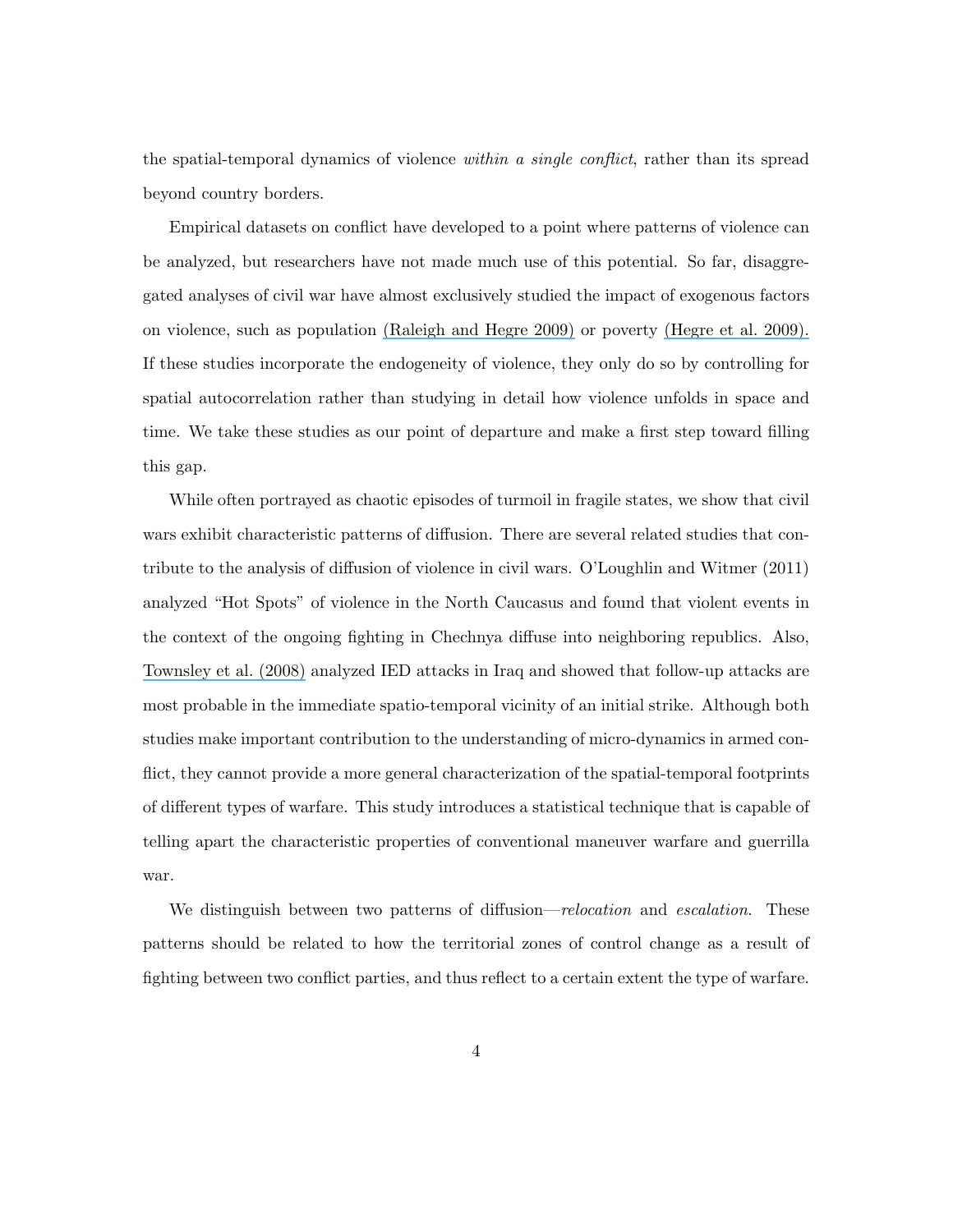Conventional maneuver warfare with clear front lines should exhibit relocation diffusion, whereas mobile guerilla war with fast growing and shrinking islands of control should result in patterns of escalation diffusion. While this distinction covers only a subset of diffusion types the literature has described so far (Hägerstrand 1967; Gould 1988), we believe that these are the ones we can most clearly link to patterns of warfare, and thus to a key question in the current literature on civil war (Kalyvas and Balcells 2010). We argue that civil wars should predominantly exhibit the second type, escalation diffusion. For a test of this proposition, our analysis takes advantage of recent progress in the quantitative study of violent conflict. While first attempts to code civil war exclusively aimed at the country level (e.g. [Singer and Small 1972](https://www.researchgate.net/publication/270299528_The_Wages_of_War_1816-1965_A_Statistical_Handbook?el=1_x_8&enrichId=rgreq-f926c4651b556490546955b65891280c-XXX&enrichSource=Y292ZXJQYWdlOzIyOTQwMDAwMztBUzoxMDM5ODk0NDE5OTA2NThAMTQwMTgwNDQyMzI4NA==)), much work has recently been dedicated to the disaggregation of civil war at the subnational level. Currently, the finest level of disaggregation pinpoints individual conflict events along with their spatial and temporal coordinates, and it is this type of data that we aim to explore in this study.

The article proceeds as follows. First, we discuss diffusion patterns in civil war and introduce our typology. We then test whether current conflicts exhibit particular diffusion types. For this purpose, we adopt a method developed by criminologists and modify it to make it applicable to our analysis. Using fine-grained event data, we demonstrate this method on four recent conflicts. This exercise is meant to be a feasibility test of our approach, rather than a general test. Still, in line with our expectation, the results show that these conflicts predominantly exhibit patterns of escalation diffusion.

# HOW CIVIL WARS DIFFUSE

Diffusion and diffusion processes have long been the focus of different subfields in geography and political science. Interest in diffusion is oftentimes motivated by the need to explain the frequently observed spatial *clustering* of social phenomena. As recognized by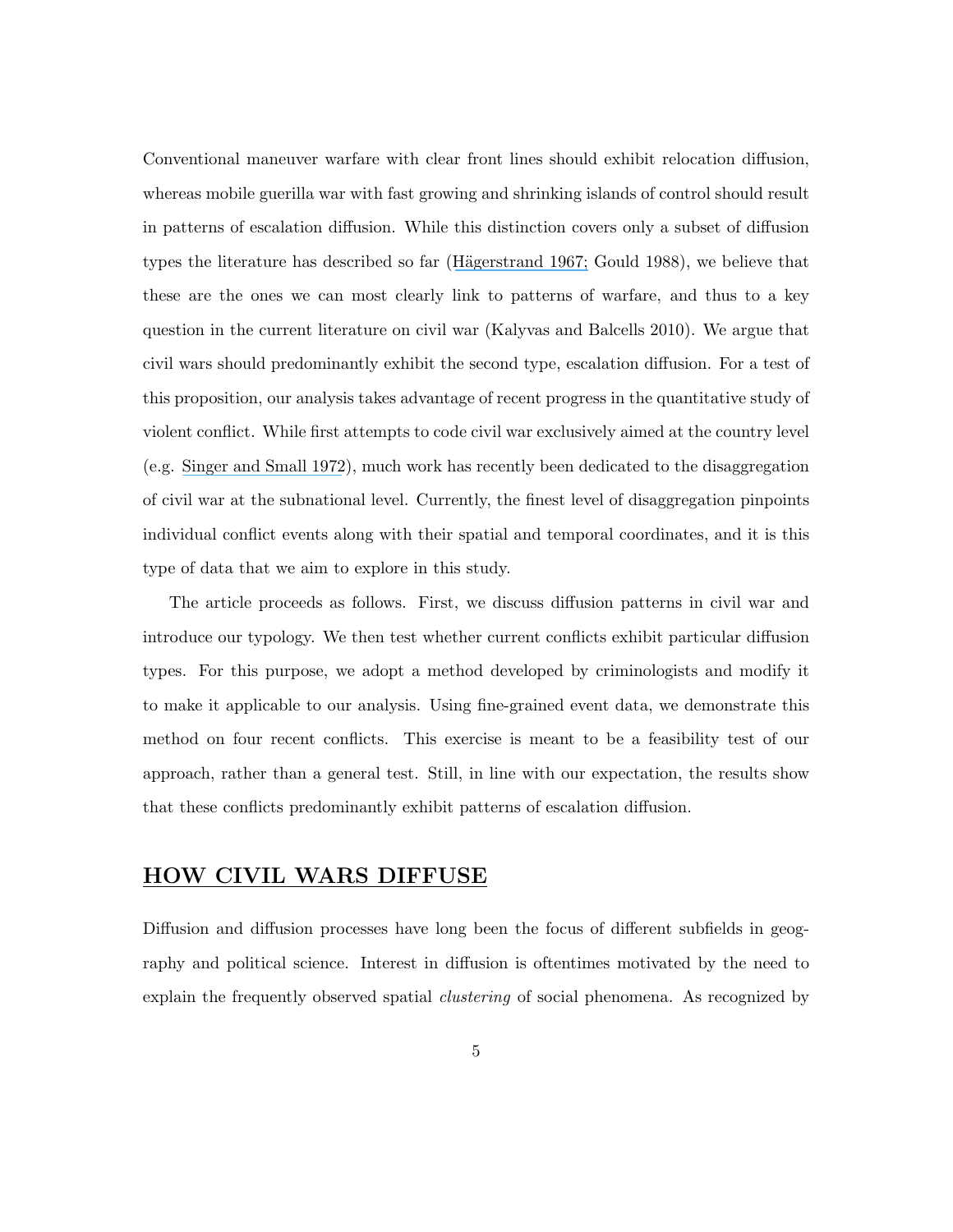Sir Francis Galton in the late 19th century, it is difficult to draw inferences from spatially autocorrelated data, which led researchers to give more attention to the mechanisms generating this correlation. The international relations literature, for example, has shown that proximate countries are oftentimes similar with respect to their institutional setup ([Gleditsch 2002](https://www.researchgate.net/publication/40010326_All_International_Politics_Is_Local_The_Diffusion_of_Conflict_Integration_and_Democratization?el=1_x_8&enrichId=rgreq-f926c4651b556490546955b65891280c-XXX&enrichSource=Y292ZXJQYWdlOzIyOTQwMDAwMztBUzoxMDM5ODk0NDE5OTA2NThAMTQwMTgwNDQyMzI4NA==)), their economic policies ([Simmons and Elkins 2004](https://www.researchgate.net/publication/40783732_The_Globalization_of_Liberalization_Policy_Diffusion_in_the_International_Political_Economy?el=1_x_8&enrichId=rgreq-f926c4651b556490546955b65891280c-XXX&enrichSource=Y292ZXJQYWdlOzIyOTQwMDAwMztBUzoxMDM5ODk0NDE5OTA2NThAMTQwMTgwNDQyMzI4NA==)), or their involvement in civil war ([Buhaug and Gleditsch 2008](https://www.researchgate.net/publication/229480737_Contagion_or_Confusion_Why_Conflicts_Cluster_in_Space?el=1_x_8&enrichId=rgreq-f926c4651b556490546955b65891280c-XXX&enrichSource=Y292ZXJQYWdlOzIyOTQwMDAwMztBUzoxMDM5ODk0NDE5OTA2NThAMTQwMTgwNDQyMzI4NA==)). The similarity of spatially proximate outcomes can be explained by two broad categories of approaches: The first one assumes that spatial clustering occurs because the phenomenon to be explained results from factors which are themselves spatially clustered. For example, if democracy leads to peace, and democracy is spatially clustered, we should see clusters of peace on our world map. The second category of approaches assumes that the phenomenon is "contagious", such that its occurrence in one case causes nearby countries to be affected as well. In the context of civil war, this means that the occurrence of conflict in one country infects nearby states. This infection or transmission of a phenomenon between close units is typically what is referred to as a "diffusion process" ([Elkins and Simmons 2005](https://www.researchgate.net/publication/40783731_On_Waves_Clusters_and_Diffusion_A_Conceptual_Framework?el=1_x_8&enrichId=rgreq-f926c4651b556490546955b65891280c-XXX&enrichSource=Y292ZXJQYWdlOzIyOTQwMDAwMztBUzoxMDM5ODk0NDE5OTA2NThAMTQwMTgwNDQyMzI4NA==)).

Much of the research on diffusion of conflict has made attempts to uncover the underlying mechanisms that facilitate its spread between countries, such as transnational ethnic linkages ([Lake and Rothchild 1998;](https://www.researchgate.net/publication/248736065_Spreading_Fear_The_Genesis_of_Transnational_Ethnic_Conflict?el=1_x_8&enrichId=rgreq-f926c4651b556490546955b65891280c-XXX&enrichSource=Y292ZXJQYWdlOzIyOTQwMDAwMztBUzoxMDM5ODk0NDE5OTA2NThAMTQwMTgwNDQyMzI4NA==) [Buhaug and Gleditsch 2008](https://www.researchgate.net/publication/229480737_Contagion_or_Confusion_Why_Conflicts_Cluster_in_Space?el=1_x_8&enrichId=rgreq-f926c4651b556490546955b65891280c-XXX&enrichSource=Y292ZXJQYWdlOzIyOTQwMDAwMztBUzoxMDM5ODk0NDE5OTA2NThAMTQwMTgwNDQyMzI4NA==)) or migration (Salehyan and Gleditsch 2006). In contrast to this macro-diffusion, little attention has been devoted to the micro-diffusion of conflict. How do conflict events at a particular location affect the likelihood of future ones? A first intuition might be that if conflicting parties have clashed at a particular location, they are likely to do so again. The resulting pattern should be one of repeated conflict activity at this location until one of the actors is defeated. Alternatively, one could portrait civil wars as chaotic episodes of violence. Along these lines, violence in contemporary civil wars should be carried out by highly fragmented military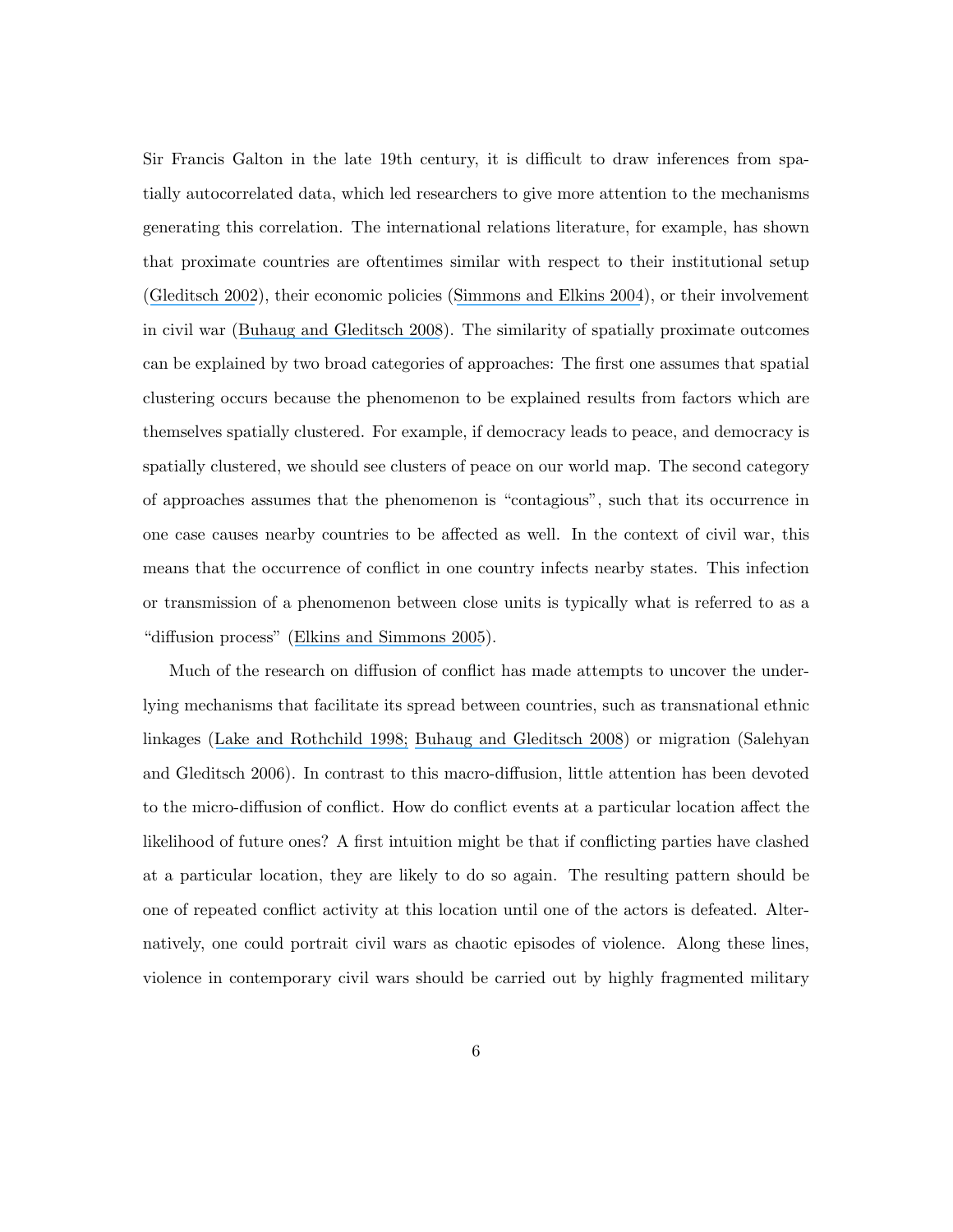groups carrying out multiple isolated attacks. Consequently, there should be little if any spatial dependence between the incidents. If spatio-temporal patterns of violence were highly deterministic as suggested above, or completely random, their analysis would either be trivial or futile.

In the following two paragraphs, we describe a more nuanced perspective on patterns of violence in civil wars. As motivated above, we do not aim to explain why particular locations see conflict in the first place, but rather how conflict activity evolves over space and time, once it has started. In line with previous research on internal conflict ([McColl](https://www.researchgate.net/publication/232913516_The_Insurgent_State_Territorial_Bases_of_Revolution?el=1_x_8&enrichId=rgreq-f926c4651b556490546955b65891280c-XXX&enrichSource=Y292ZXJQYWdlOzIyOTQwMDAwMztBUzoxMDM5ODk0NDE5OTA2NThAMTQwMTgwNDQyMzI4NA==) [1969;](https://www.researchgate.net/publication/232913516_The_Insurgent_State_Territorial_Bases_of_Revolution?el=1_x_8&enrichId=rgreq-f926c4651b556490546955b65891280c-XXX&enrichSource=Y292ZXJQYWdlOzIyOTQwMDAwMztBUzoxMDM5ODk0NDE5OTA2NThAMTQwMTgwNDQyMzI4NA==) [Kalyvas 2006](https://www.researchgate.net/publication/240319231_The_Logic_of_Violence_in_Civil_War?el=1_x_8&enrichId=rgreq-f926c4651b556490546955b65891280c-XXX&enrichSource=Y292ZXJQYWdlOzIyOTQwMDAwMztBUzoxMDM5ODk0NDE5OTA2NThAMTQwMTgwNDQyMzI4NA==)), our stylized description of the conflict dynamics assumes two zones of territorial control, one for the government and one for the rebel group. Violent clashes between the government's armed forces and the rebel group occur at the boundary between the two zones, with both groups struggling to expand their control. Obviously, this stylized model neglects the possibility that rebels fight each other. Although cases of rebel-rebel encounters are known, we only focus on the classic civil war scenario in which the state's monopoly on violence is challenged by a non-state actor.

Spatial diffusion of conflict is created by dynamic changes of the zones of control. Previously unaffected areas will now see violence, as violence spills over from one place to proximate ones. These dynamics play out both spatially and temporally, as the process of "infecting" neighboring areas typically takes time. To clarify this point, consider two spatial units  $s_x$  and  $s_y$  (e.g. villages) located next to each other, observed over two subsequent time periods  $t_0$  and  $t_1$ . Assume further that location  $s_x$  experiences conflict at time  $t_0$ . A diffusion process can now lead to conflict at unit  $s_y$  at time  $t_1$ , as a result of spillover from  $s_x$ . By aggregating temporally and then testing for spatial correlation in conflict—as some studies do (see e.g. [Buhaug and Rød 2006; Raleigh and Hegre 2009\)—we](https://www.researchgate.net/publication/249728630_Poverty_and_Civil_War_Events?el=1_x_8&enrichId=rgreq-f926c4651b556490546955b65891280c-XXX&enrichSource=Y292ZXJQYWdlOzIyOTQwMDAwMztBUzoxMDM5ODk0NDE5OTA2NThAMTQwMTgwNDQyMzI4NA==) would see two proximate units affected by violence, but fail to get to the basic patterns of how this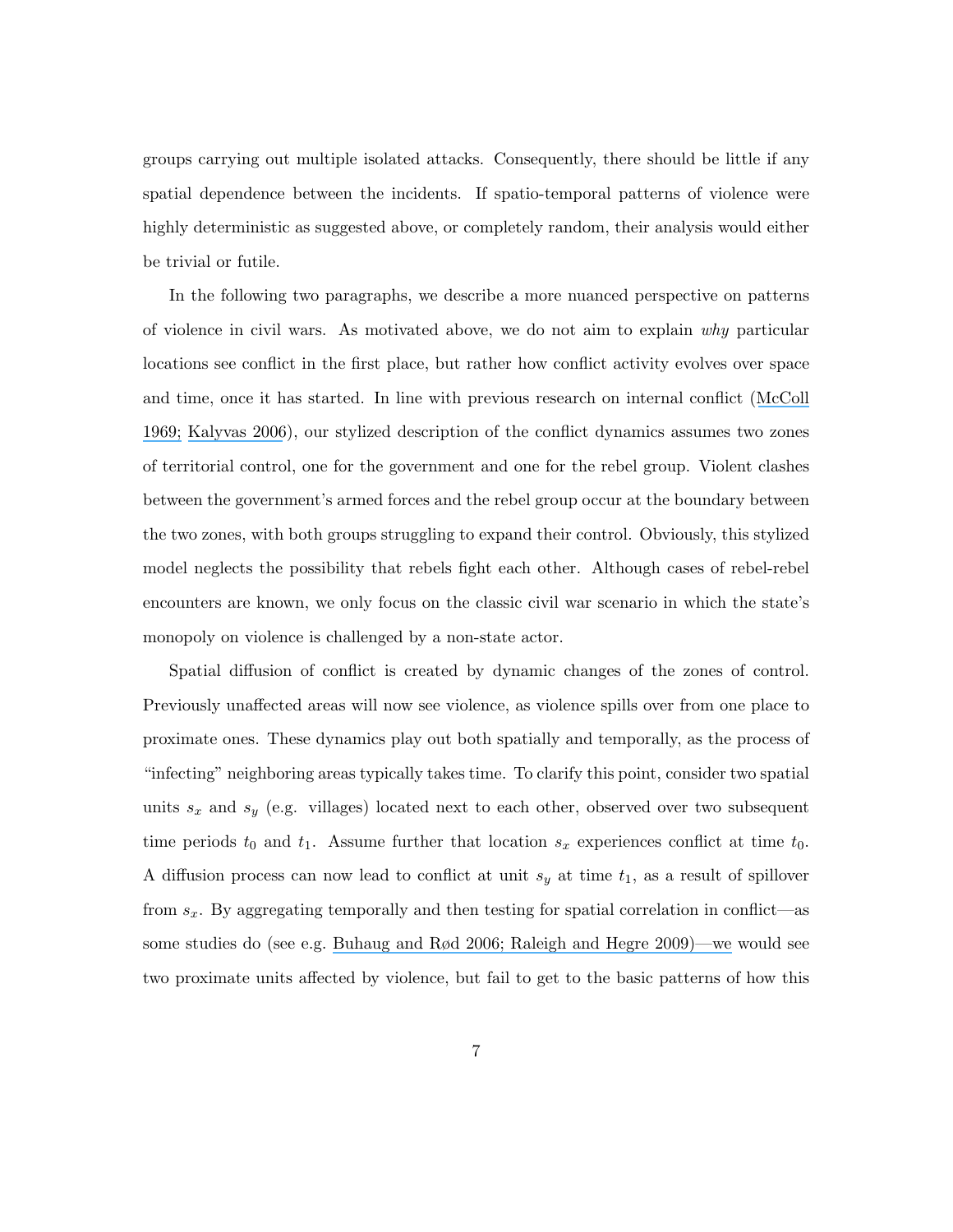diffusion occurs. The following paragraphs outline two possible mechanisms of how this can happen. Our approach shares much with a typology of (contagious) diffusion patterns introduced by [Cohen and Tita \(1999\)](https://www.researchgate.net/publication/227000676_Diffusion_in_Homicide_Exploring_A_General_Method_for_Detecting_Spatial_Diffusion_Processes?el=1_x_8&enrichId=rgreq-f926c4651b556490546955b65891280c-XXX&enrichSource=Y292ZXJQYWdlOzIyOTQwMDAwMztBUzoxMDM5ODk0NDE5OTA2NThAMTQwMTgwNDQyMzI4NA==) in a study on the spread of criminal incidents across urban areas.

#### Moving Conflict Actors: Relocation Diffusion

The first diffusion pattern is based on the assumption of clear-cut front lines between the zones of control. In conventional wars, we should see a diffusion pattern that has been labeled *relocation* diffusion ([Cohen and Tita 1999](https://www.researchgate.net/publication/227000676_Diffusion_in_Homicide_Exploring_A_General_Method_for_Detecting_Spatial_Diffusion_Processes?el=1_x_8&enrichId=rgreq-f926c4651b556490546955b65891280c-XXX&enrichSource=Y292ZXJQYWdlOzIyOTQwMDAwMztBUzoxMDM5ODk0NDE5OTA2NThAMTQwMTgwNDQyMzI4NA==)). Figure 1 illustrates this pattern.



Figure 1: Relocation diffusion. The black lines indicate the boundary between the zones of control. Conflict events (denoted as stars) occur at this boundary. Relocation diffusion is characterized by a shift of conflict activity from location  $s_x$  to a neighboring location  $s_y$ , with  $s_x$  going back to "peace" after the fighting parties have relocated. The boxes below the figures indicate either conflict (black) or peace (white).

Relocation diffusion of conflict is generated by the movement of conflict actors beyond the original control zone boundaries. The left box shows a conflict event occurring at the boundary between the two zones of control  $(s_x)$  at time  $t_0$ . In the subsequent time period (right box), the left actor is able to extend its control, causing another clash between the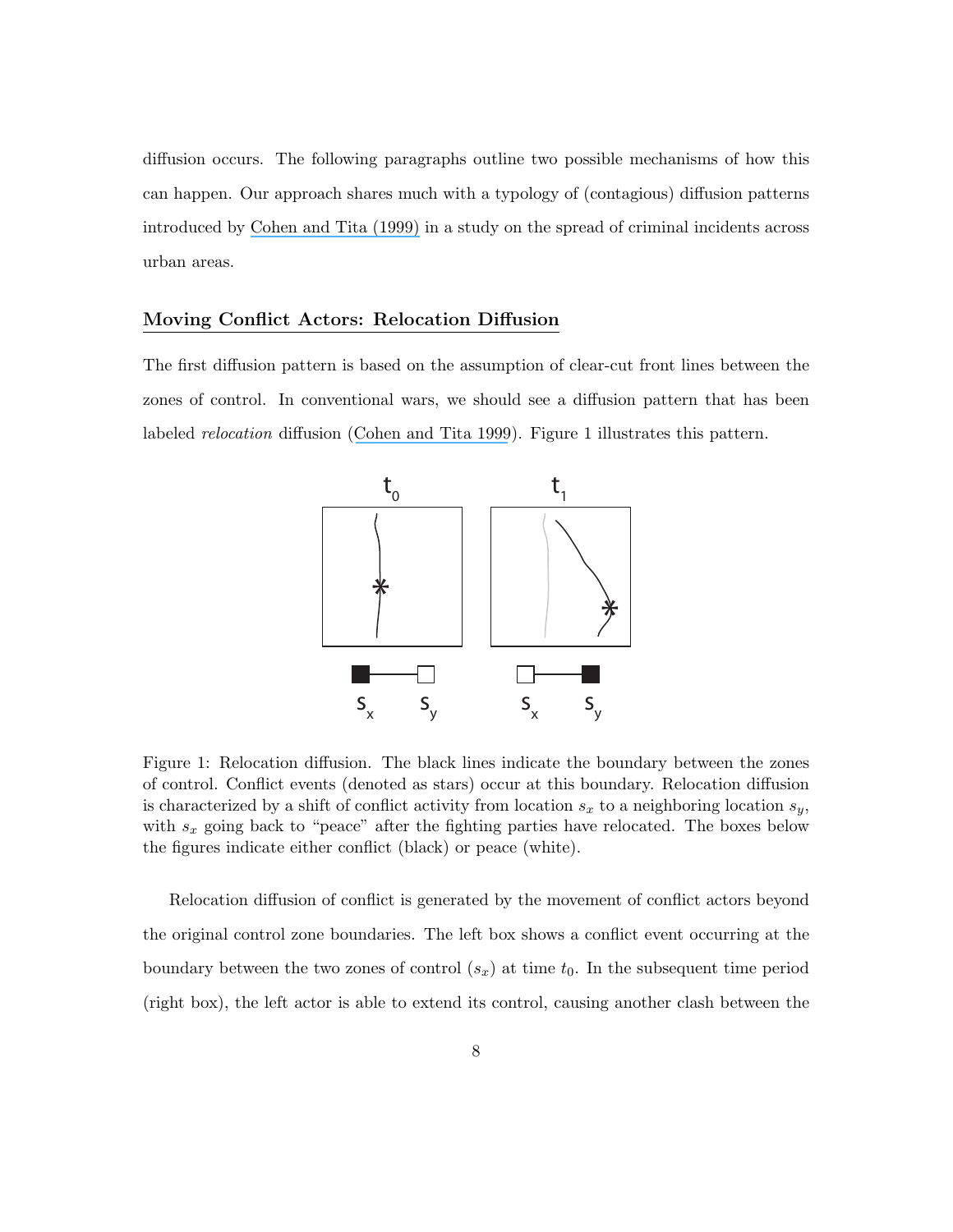two groups at the nearby location  $s_y$ . If actors are able to retain clear lines of territorial control as in conventional wars, the controlling side should be unchallenged in its zone, and the formerly disputed location  $s_x$  should thus not see violence in  $t_1$ .

Consequently, if civil wars were characterized by clear front lines and areas of control, we should see a frequent occurrence of the pattern outlined at the bottom of Figure 1 when observing pairs of neighboring locations: Conflict (solid boxes) spreads to previously unaffected locations, but the original conflict location goes back to "peace" after the diffusion has taken place.

### Expanding Conflict Areas: Escalation Diffusion

Escalation diffusion is the expansion of the geographic scope of violence to new locations during the course of the conflict. Although we use the term "escalation" following [Cohen](https://www.researchgate.net/publication/227000676_Diffusion_in_Homicide_Exploring_A_General_Method_for_Detecting_Spatial_Diffusion_Processes?el=1_x_8&enrichId=rgreq-f926c4651b556490546955b65891280c-XXX&enrichSource=Y292ZXJQYWdlOzIyOTQwMDAwMztBUzoxMDM5ODk0NDE5OTA2NThAMTQwMTgwNDQyMzI4NA==) [and Tita \(1999\)](https://www.researchgate.net/publication/227000676_Diffusion_in_Homicide_Exploring_A_General_Method_for_Detecting_Spatial_Diffusion_Processes?el=1_x_8&enrichId=rgreq-f926c4651b556490546955b65891280c-XXX&enrichSource=Y292ZXJQYWdlOzIyOTQwMDAwMztBUzoxMDM5ODk0NDE5OTA2NThAMTQwMTgwNDQyMzI4NA==), this type of diffusion is more commonly referred to as "expansion" diffusion (Gould 1988). Figure 2 illustrates this concept.



Figure 2: Escalation diffusion. Diffusion of conflict to a new location  $s_y$  does not stop violence at the first location,  $s_x$ . The boxes below the figures indicate either conflict (black) or peace (white).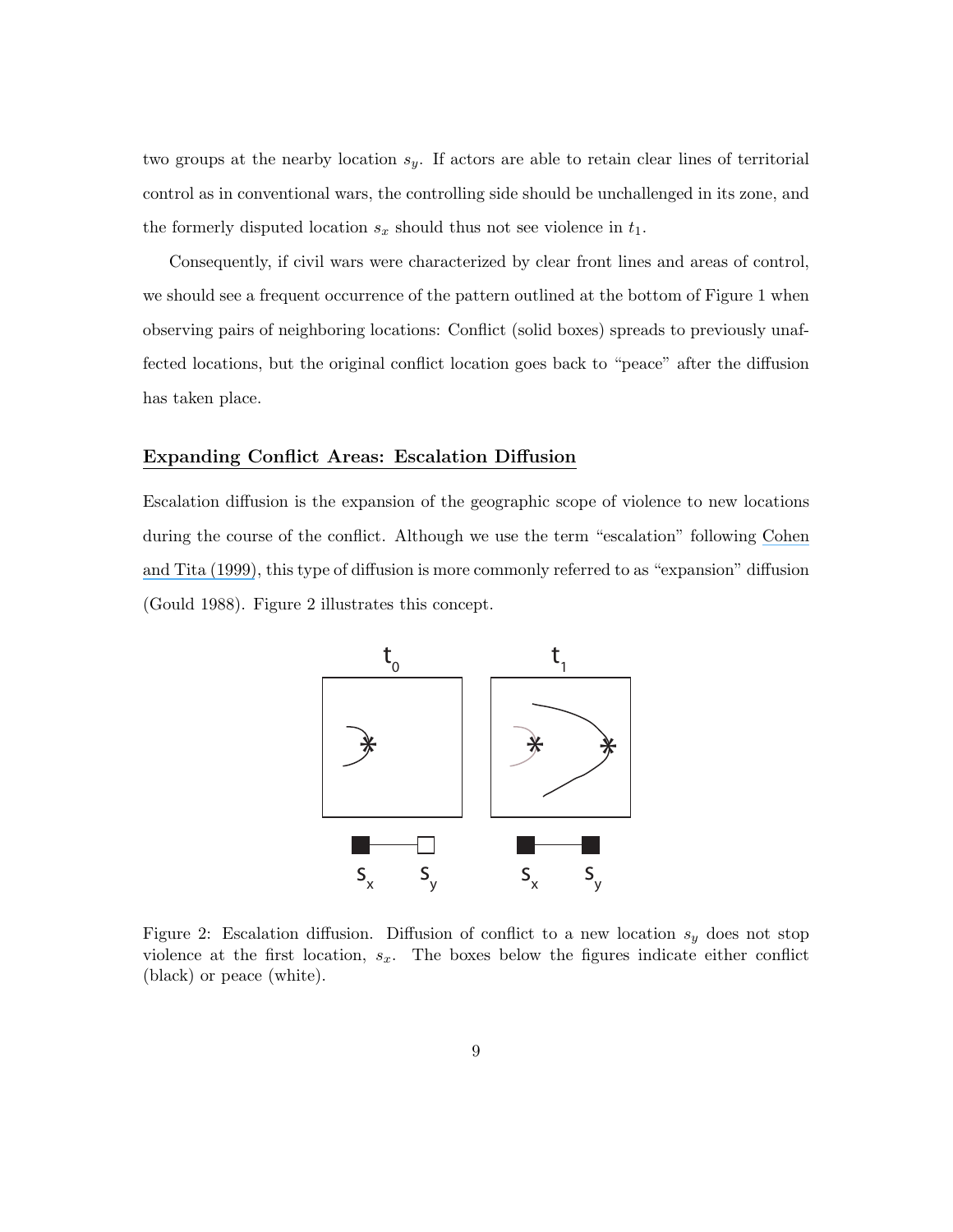As for any diffusion process, in our example violence spreads from a previously affected location  $(s_x)$  to a proximate one  $(s_y)$ . However, rather than shifting violence to a new location, the originating place still experiences conflict. In this sense, the term 'escalation' is justified, since two locations instead of one are exposed to fighting in a subsequent time step. A pattern of this type would be generated if the above assumption of complete control over a conquered territory does not hold: Expanding control beyond  $s_x$  in  $t_1$  leaves the actor still involved in violence at  $s_x$ . The stylized notation at the bottom of 2 shows again the pattern we should frequently observe if escalation diffusion is at work during civil conflict.

### Violence in Civil Wars: Relocation or Escalation?

Having established a distinction between relocation and escalation as two different types of diffusion, we return to the core question of this paper: what type of diffusion should we expect in civil wars? Violent confrontations in civil wars occur predominantly between the government, and one or more rebel groups. Different possibilities exist for how these confrontations could diffuse in space and time. First, civil wars may not exhibit any diffusion pattern, or in other words, there is no discernible relationship between events and they occur in isolation from each other. Second, violence in civil wars can be characterized by one particular diffusion pattern, and third, they can exhibit a mix of both patterns. There is ample evidence for spatial autocorrelation in micro-studies of civil war (see e.g. [Buhaug and Rød 2006; Raleigh and Hegre 2009; Weidmann and Ward 2010\),](https://www.researchgate.net/publication/249728630_Poverty_and_Civil_War_Events?el=1_x_8&enrichId=rgreq-f926c4651b556490546955b65891280c-XXX&enrichSource=Y292ZXJQYWdlOzIyOTQwMDAwMztBUzoxMDM5ODk0NDE5OTA2NThAMTQwMTgwNDQyMzI4NA==) so we would expect to see some kind of diffusion. But which one? If civil wars were fought along clear front lines, our findings would correspond to the relocation pattern described above. The front line would essentially mark the border of the control zone of one actor (the rebel group or the government), and a relocation of violence would correspond to a change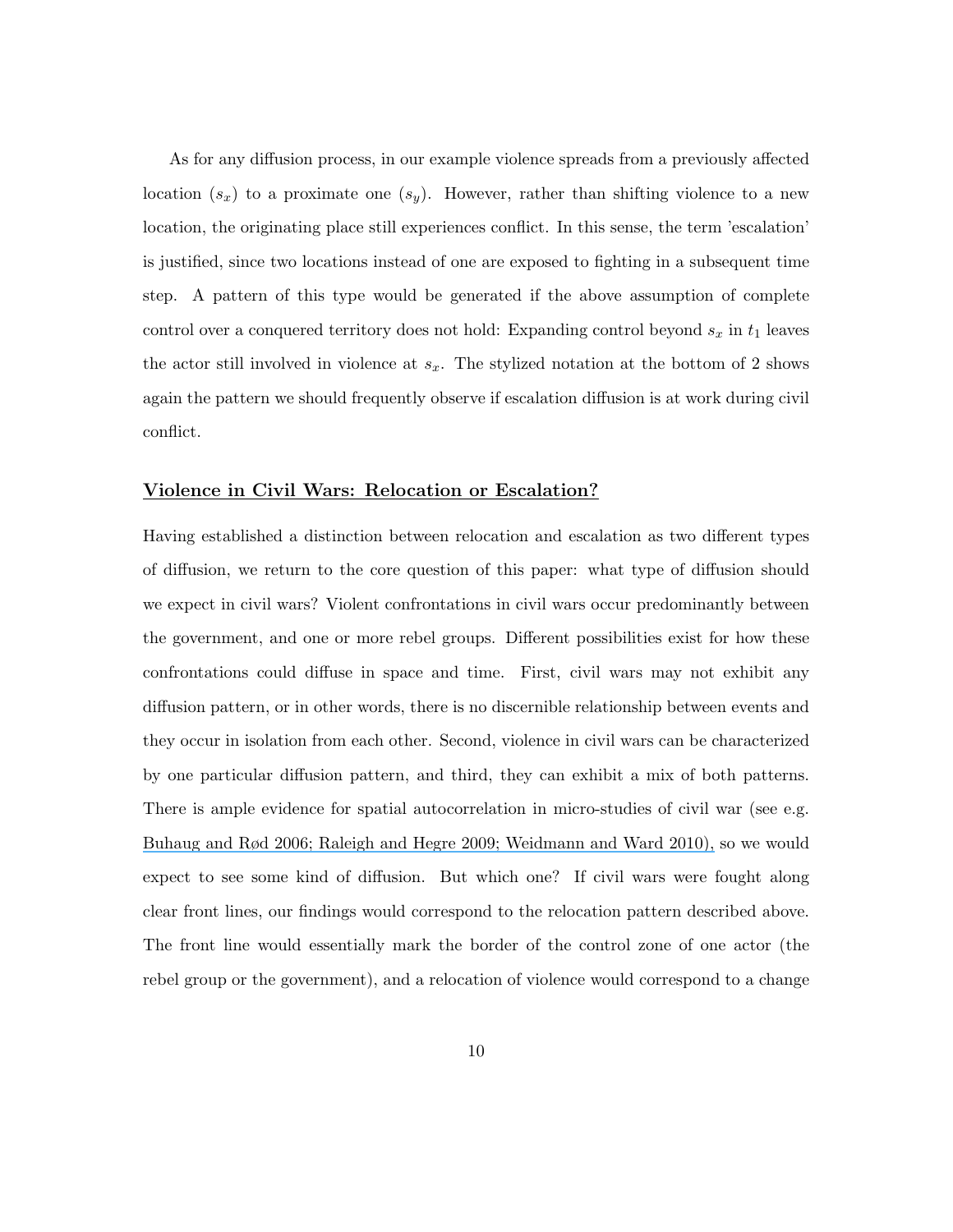in this border. As one actor prevails, its control zone is extended and leads to a new confrontation at the new border of this zone. In this reasoning, the direction of the spread does not matter; the territorial division is a zero-sum game and gains to one actor mean loss to the other.

However, we argue that civil wars should primarily show episodes of escalation diffusion. In particular, we believe that there are two reasons why combatants in civil wars experience violence within their zone of control, which would lead to escalation diffusion as defined above. First, as McColl (1969) argues, insurgents aim to secure territory by planting a set of initial, small bases mostly in the countryside, and then try to expand these further. This corresponds to tactics of unconventional warfare used in civil wars (Kalyvas 2007). If control of the original base is constantly challenged by government forces, attempts to expand these bases will be characterized by the escalation diffusion pattern described above. Second, having pushed their zone of control further, combatants typically cannot rely on well-established support lines. Rather, violent attempts to extract resources within their controlled territory leads to the occurrence of violence behind front lines and thus to a pattern of escalation diffusion. Although to a lesser extent, this pattern should also apply to an expansion of the government's zone of control. If government troops try to regain control over rebel terrain, the high fragmentation of rebel troops can lead to attacks behind their current lines, and thus to an escalation diffusion pattern as introduced above. Such guerrilla tactics have been described in the literature; see for example Greiner (2009:36) or Kalyvas (2006:66).

In sum, our reasoning suggests that violence in civil wars should exhibit patterns of diffusion, and that due to the nature of irregular warfare, this violence should be predominantly of the escalation type. In the following sections, we present an approach to test for the occurrence of different diffusion patterns and apply this approach to recent civil wars.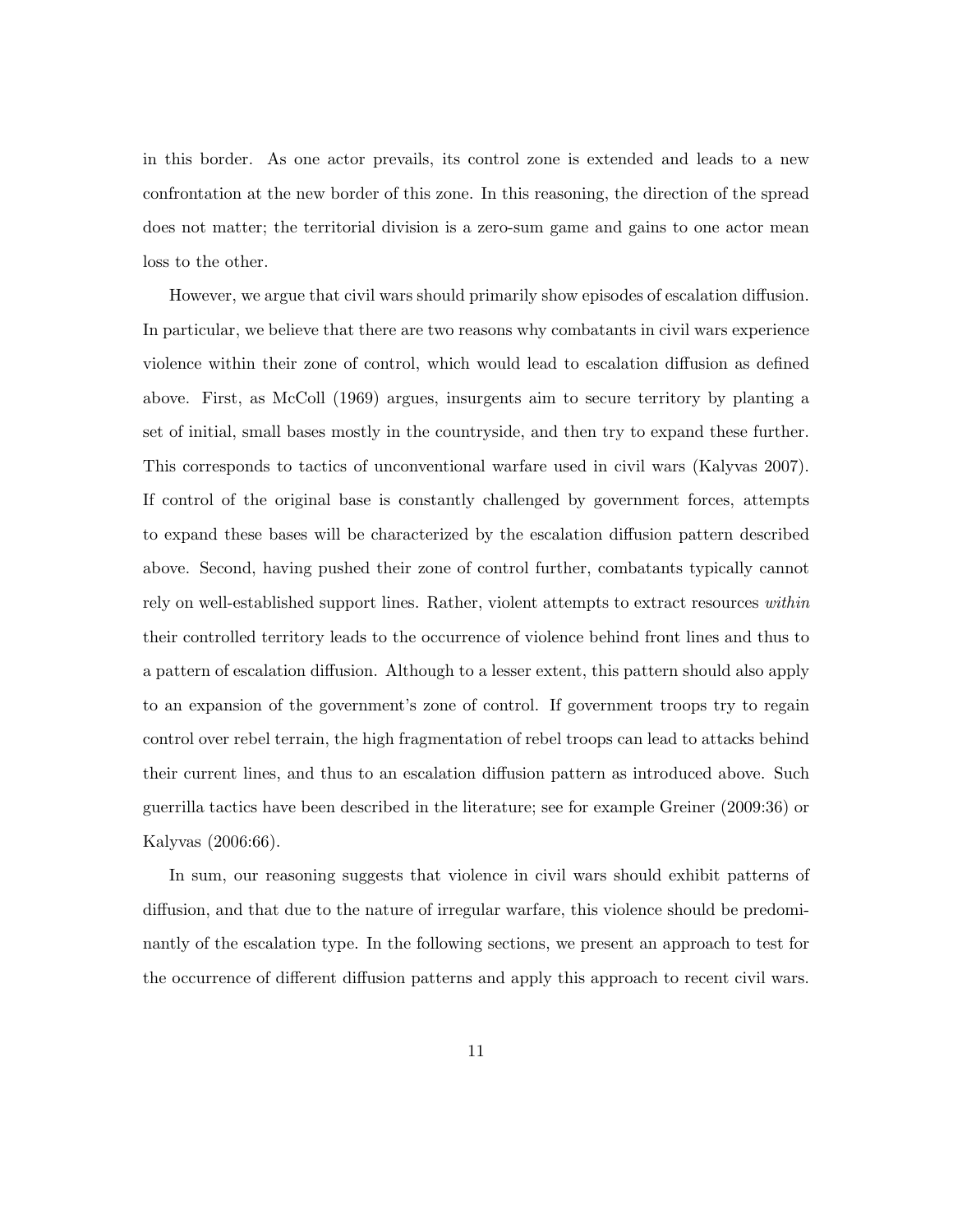# DETECTING DIFFUSION: DATA AND METHOD

A suitable approach for answering our research question must have the following characteristics: First and most importantly, accurate data on single conflict events is required for the investigation. Moreover, a statistical method for testing diffusion effects against a null hypothesis is necessary. This section provides a detailed overview of both the data and the method employed.

### The ACLED Data Set

Conflict research has come a long way from its early data collections on wars and casualties (such as Richardson's (1948) list of "Fatal Quarrels") to today's high resolution data on single conflict events ([Camilo et al. 2009](https://www.researchgate.net/publication/40693977_Common_ecology_quantifies_human_insurgency?el=1_x_8&enrichId=rgreq-f926c4651b556490546955b65891280c-XXX&enrichSource=Y292ZXJQYWdlOzIyOTQwMDAwMztBUzoxMDM5ODk0NDE5OTA2NThAMTQwMTgwNDQyMzI4NA==)). With increasing technological sophistication and computational power, various data collection efforts are underway to provide researchers with increasingly detailed information about civil conflict. One of these projects, the "Armed Conflict Location and Event Dataset" (ACLED, see [Raleigh et al. 2010](https://www.researchgate.net/publication/227574688_Introducing_ACLED_An_Armed_Conflict_Location_and_Event_Dataset_Special_Data_Feature?el=1_x_8&enrichId=rgreq-f926c4651b556490546955b65891280c-XXX&enrichSource=Y292ZXJQYWdlOzIyOTQwMDAwMztBUzoxMDM5ODk0NDE5OTA2NThAMTQwMTgwNDQyMzI4NA==)), has a wide coverage and is thus especially suited for our analysis. ACLED provides information on single conflict events with regard to the political actors involved, the exact timing, and the location of the confrontation. Changes in territorial control, casualties, and violence against civilians are also reported, but only for a subset of all events in the dataset. Even though ACLED eventually aims to provide global coverage for all civil wars of the post Word War II era, current coding efforts focus on conflicts in Sub-Saharan Africa. Moreover, the Bosnian War in the early 1990s is included together with a few conflicts from the Farand Middle East. For a complete overview of coded countries and the data see the ACLED web site at http://www.acleddata.com.

The geographic coordinates provided for each conflict event usually refer to the nearest settlement to the actual fighting. In conjunction with the timing information in ACLED,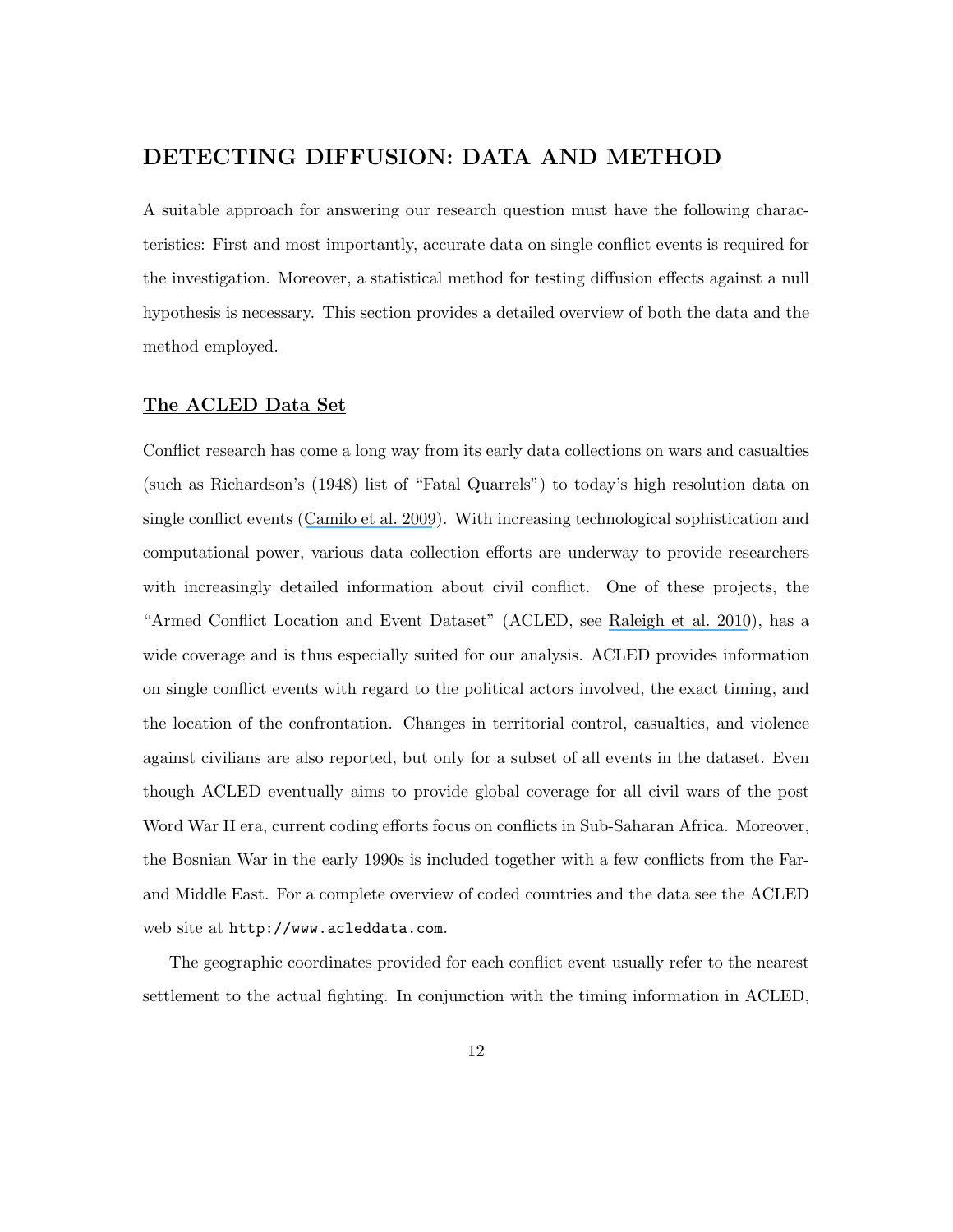this spatial information is essential for our analysis. One limitation of the dataset is the abstraction from "severity" in terms of casualties caused by a conflict event. Although information on battle-related deaths is provided for some cases, there is no systematic and comprehensive coding of severity. Moreover, a wide variety of scenarios qualify as conflict events, ranging from small skirmishes to major attacks on strategic targets. As a result of these limitations, our analysis does not take the severity of conflict events into account. Moreover, we have to accept that only a fraction of all violent events that occurred are reported in ACLED, since this data collection relies on media sources exclusively (but see O'Loughlin et al. (2010) who find high correlations between ACLED and event counts based on military records). Interpreting the data most conservatively, we assume violence to be present if one or more ACLED events fall within a particular location. With these limitations in mind, the provided location-day accuracy in the data allows for a wide variety of techniques in spatial statistics to be used, including the approach we propose in the following section.

### Analyzing Diffusion in Space and Time

The assumption that fighting in civil wars follows endogenous dynamics requires an empirical test that explicitly takes space and time into account. In the following, we first describe methods to analyze static spatial clustering, and then discuss how these methods can be extended to incorporate dynamic diffusion processes over time.

#### Measuring spatial clustering

Geographers have developed a variety of tools and techniques to analyze spatial clustering, and we can distinguish between two general approaches. First, in point pattern analysis (see e.g. O'Sullivan and Unwin 2003) the task is to find spatial clusters of points (representing,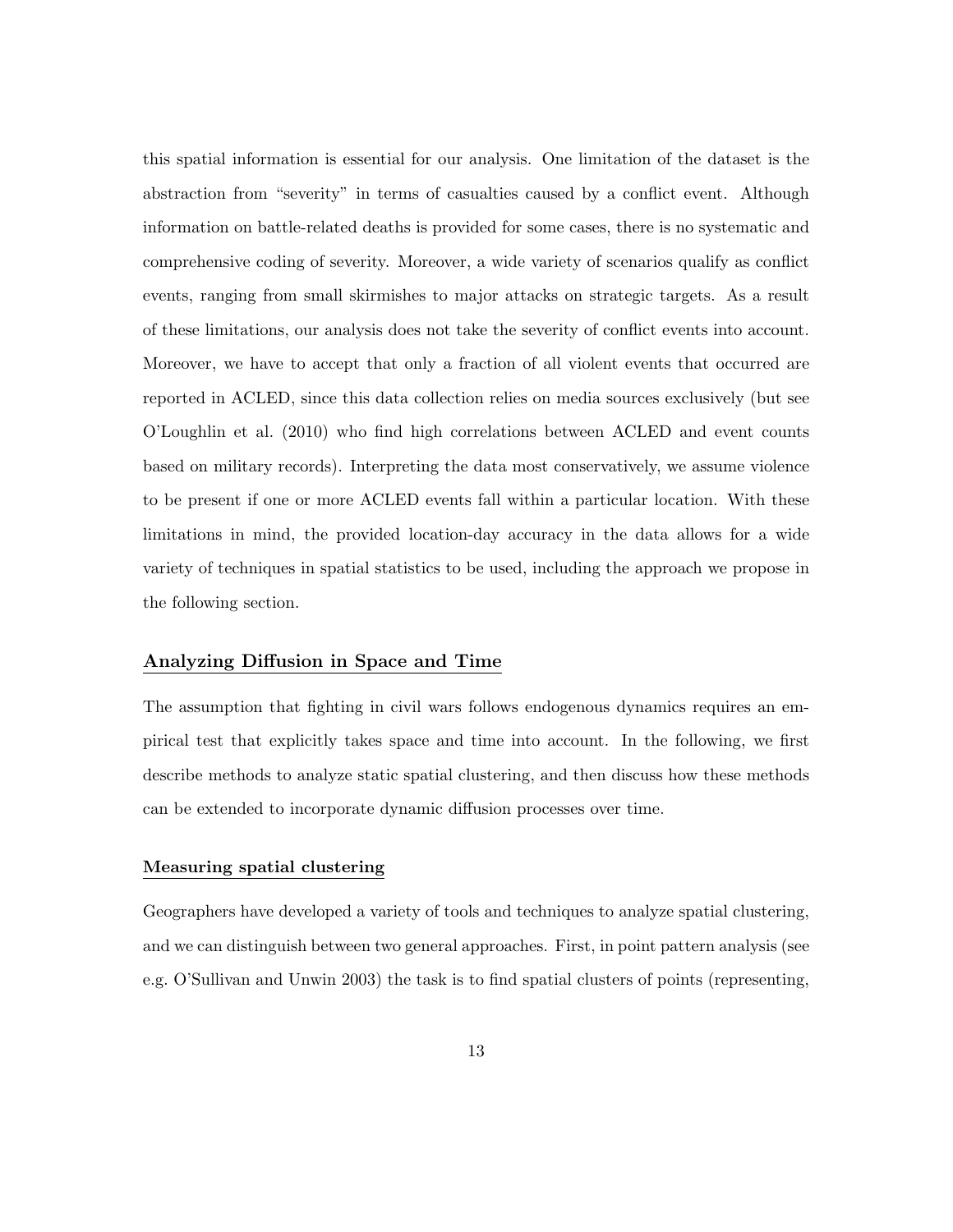for instance, locations of a particular animal species), and to assess the degree and the scale of clustering. Here, points can be located anywhere in a two-dimensional space, and the focus of analysis are the features of this pattern. For example, Ripley's K function ([Ripley 1977](https://www.researchgate.net/publication/232128899_Modelling_Spatial_Patterns?el=1_x_8&enrichId=rgreq-f926c4651b556490546955b65891280c-XXX&enrichSource=Y292ZXJQYWdlOzIyOTQwMDAwMztBUzoxMDM5ODk0NDE5OTA2NThAMTQwMTgwNDQyMzI4NA==)) is a frequently-used distance based quantification of the degree of clustering. A second type of spatial clustering departs from a set of fixed spatial entities or units, each of which displays a particular value of a variable of interest, and assesses the extent to which proximate units are similar to each other. For example, when measuring the degree of spatial clustering of democracy in the world ([Gleditsch 2002](https://www.researchgate.net/publication/40010326_All_International_Politics_Is_Local_The_Diffusion_of_Conflict_Integration_and_Democratization?el=1_x_8&enrichId=rgreq-f926c4651b556490546955b65891280c-XXX&enrichSource=Y292ZXJQYWdlOzIyOTQwMDAwMztBUzoxMDM5ODk0NDE5OTA2NThAMTQwMTgwNDQyMzI4NA==)), countries constitute the basic units of analysis, and our measure of interest is an indicator for democracy. For our analysis of diffusion, we observe fixed locations over different periods of time, so this second approach applies to our problem at hand.

One of the most important statistics for assessing spatial autocorrelation in a set of fixed spatial units is Moran's I ([Moran 1950](https://www.researchgate.net/publication/8295498_Notes_on_Continuous_Stochastic_Phenomena?el=1_x_8&enrichId=rgreq-f926c4651b556490546955b65891280c-XXX&enrichSource=Y292ZXJQYWdlOzIyOTQwMDAwMztBUzoxMDM5ODk0NDE5OTA2NThAMTQwMTgwNDQyMzI4NA==)). Moran's I measures the degree of similarity in the variable of interest between neighboring units, essentially by computing the correlation between a unit and each of its neighbors. In order to find out whether a given value of Moran's  $I$  is significant (i.e. indicating spatial correlation in the variable of interest), we need to compare it against its expected value under the absence of spatial correlation. This value is the correlation we would observe if the measurements of our variable of interest were *distributed randomly* across the units of observation (Ward and Gleditsch 2008:23). Moran's I applies to variables with continuous values, but alternatives exist. For binary variables as the one in our study (conflict/peace), joint count statistics are appropriate (Lee and Wong 2005:353). Joint count statistics are simple counts of pairwise occurrences of values in neighboring units. Significance testing can be performed as described for Moran's I, by comparing the observed count to the one obtained from randomly distributed values across the set of spatial units.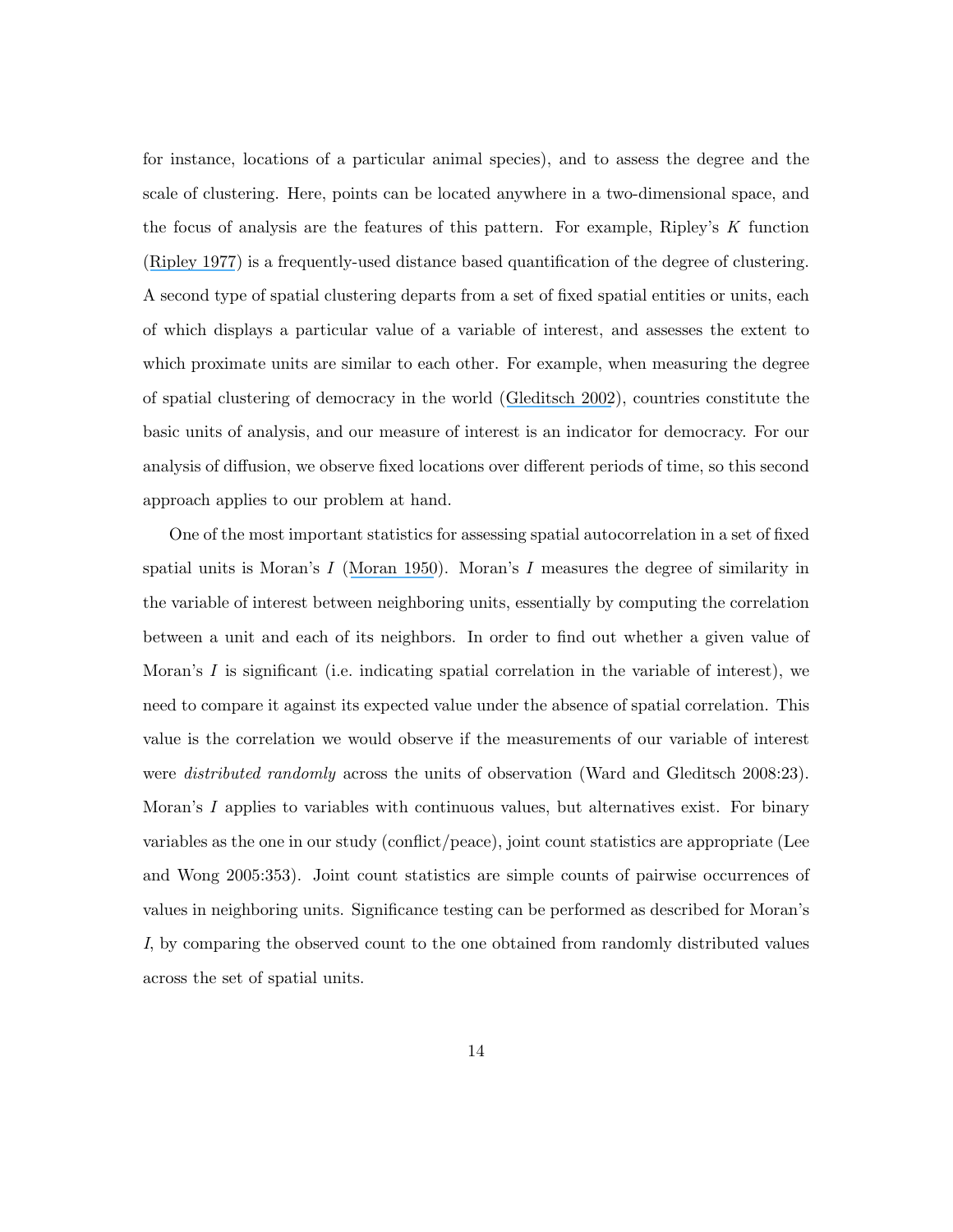One important feature of spatial autocorrelation measures such as Moran's I that makes them inapplicable to the study of diffusion processes is the lack of a temporal dimension. Essentially, these indicators tell us whether a given variable displays spatial autocorrelation at a given point in time, but it cannot detect the unfolding of diffusion processes as we described above. However, there are two main ideas we retain when developing our spatial-temporal framework below: First, we focus on local neighborhood pairs, i.e. all pairs of adjacent units. Keeping things simple, we only include first-order neighbors in the analysis and not higher-order ones. In contrast to static autocorrelation measures, we do not observe these pairs at a single point in time only, but over subsequent time steps. Second, we develop a significance test for our diffusion indicator that follows the typical approach, essentially comparing the observed outcome to a simulated random allocation of our dependent variable —conflict— across the spatial units. The next section describes our method.

#### Detecting diffusion

Extending static indicators of clustering to incorporate time can be done in a variety of ways. One contribution to this problem is Kulldorff's SaTScan statistic ([Kulldorff 1997](https://www.researchgate.net/publication/261671964_A_Spatial_Scan_Statistic?el=1_x_8&enrichId=rgreq-f926c4651b556490546955b65891280c-XXX&enrichSource=Y292ZXJQYWdlOzIyOTQwMDAwMztBUzoxMDM5ODk0NDE5OTA2NThAMTQwMTgwNDQyMzI4NA==)). Developed for epidemiological analysis, SaTScan checks for clusters of point events in both space and time, using sliding space-time windows. The method allows for a fast assessment of event-clusters that are unlikely to be brought about by chance. Nevertheless, the introduced diffusion scenarios of relocation and escalation are not accounted for in this method. Therefore, it cannot be applied to our task, while being suitable for related studies (e.g. O'Loughlin and Witmer 2011). Since our research goal is the identification of spatiotemporal patterns that can be linked to different types of warfare, extending the existing methodology was mandatory.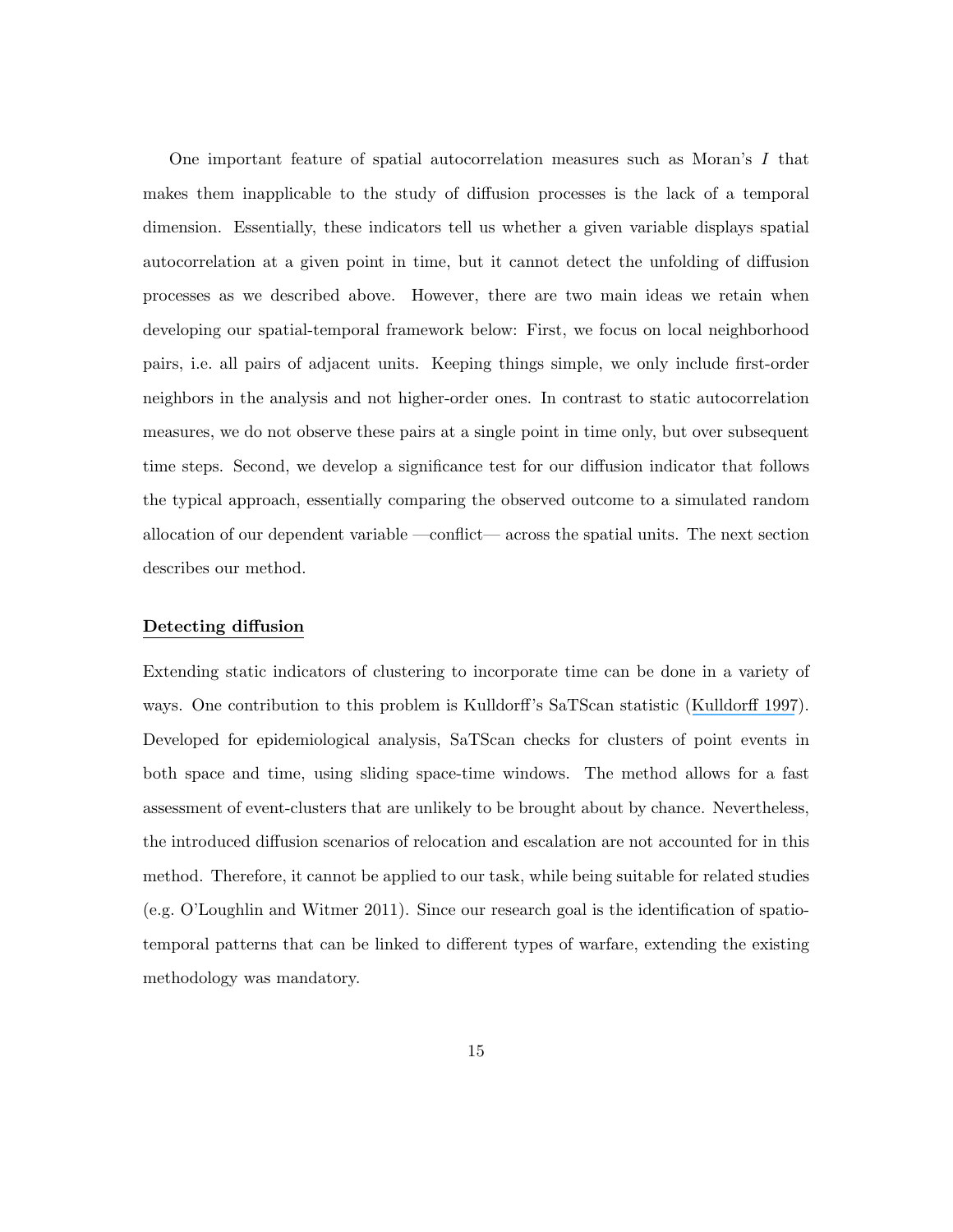The basic motivation for our approach stems from a criminological study on the diffusion of homicide across neighborhoods in Pittsburgh ([Cohen and Tita 1999](https://www.researchgate.net/publication/227000676_Diffusion_in_Homicide_Exploring_A_General_Method_for_Detecting_Spatial_Diffusion_Processes?el=1_x_8&enrichId=rgreq-f926c4651b556490546955b65891280c-XXX&enrichSource=Y292ZXJQYWdlOzIyOTQwMDAwMztBUzoxMDM5ODk0NDE5OTA2NThAMTQwMTgwNDQyMzI4NA==)) using local indicators of correlation ([Anselin 1995](https://www.researchgate.net/publication/227612581_Local_Indicators_of_Spatial_Association-ISA?el=1_x_8&enrichId=rgreq-f926c4651b556490546955b65891280c-XXX&enrichSource=Y292ZXJQYWdlOzIyOTQwMDAwMztBUzoxMDM5ODk0NDE5OTA2NThAMTQwMTgwNDQyMzI4NA==)). While static autocorrelation coefficients rely on pairwise comparisons of neighboring units for one given point in time, Cohen and Tita (1999) observed these pairs of spatial units (in their example, urban neighborhoods) repeatedly over many time steps. This extension is critical for the assessment of different diffusion effects, as described above. However, their method deals with continuous variables, so we modified their basic approach to incorporate binary outcomes, similar to a joint count statistic as described above. Using the notation introduced above, we look at pairs of neighboring units  $(s_x, s_y)$ . At a given point in time, a unit can either experience conflict  $(C)$  or peace  $(P)$ . As mentioned above, this study does not take the severity of conflict events into account. Focusing on arguably the simplest measurement, conflict activity  $(C)$  is defined as the presence of at least one ACLED event within a spatial unit at a given time, and peace  $(P)$  as the absence of ACLED events. We denote one of these pairwise observations by the respective outcome, for example CC if both units are affected by violence. In order to trace the temporal unfolding of the diffusion process, following Cohen and Tita (1999) we observe these pairs over two subsequent time steps  $t_1$  and  $t_2$ . For example, if in a pair of units one is affected by conflict at  $t_1$  and the other at  $t_2$ , we denote this as  $CP \rightarrow PC$ .

In total, there are 16 possible transitions for any particular pair of units (two units, each either in conflict or peace, observed over two time steps). Many of these 16 possible transitions are not of particular interest to us: For example, there will be many instances of absence of conflict, corresponding to  $PP \rightarrow PP$ . Also, isolated conflict events as in  $CP \rightarrow PP$  and  $PC \rightarrow PP$  are not related to our question. In our first scenario, relocation diffusion, conflict activity moves away from the originating unit to the next. Since we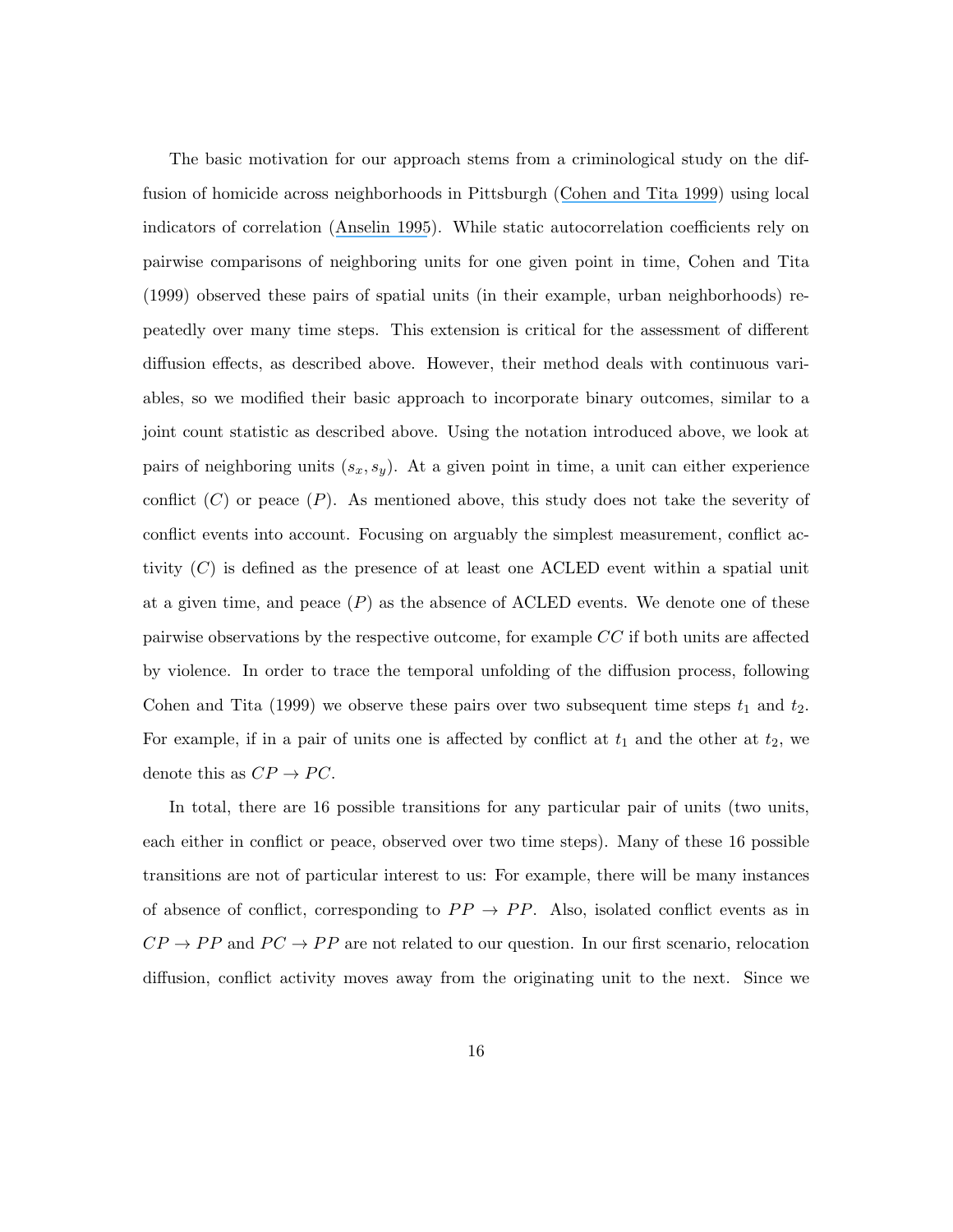ignore direction of spread, this corresponds to the following two transitions:

- $CP \rightarrow PC$
- $PC \rightarrow CP$

The second mechanisms, escalation diffusion, is characterized by the expansion of conflict to a neighboring location, while the originating location remains affected. In our simplified framework, this corresponds to

- $CP \rightarrow CC$
- $PC \rightarrow CC$

This simple inclusion of time in the static joint count statistic allows for the detection of diffusion effects. In the next two sections, we proceed by defining our unit of analysis and devising a significance test for these measures.

#### The unit of analysis

A further design choice has to be made to for answering our research question. So far, we have referred to locations of units without mentioning their spatial extent. In many empirical studies, sound theoretical arguments can be made to define the unit of analysis. A study on the diffusion of democracy, for example, might focus on the state as the elementary unit. However, the diffusion of conflict events within civil wars does not lend itself to such considerations. Administrative units such as provinces or districts, considered in many other studies as meaningful subdivisions of countries, would also be a less than optimal choice: First, by aggregating conflict activity up to the level of these units we lose information of the fine-grained dynamics in conflict provided in ACLED. Second, administrative boundaries may have little relevance in civil wars, since they can be crossed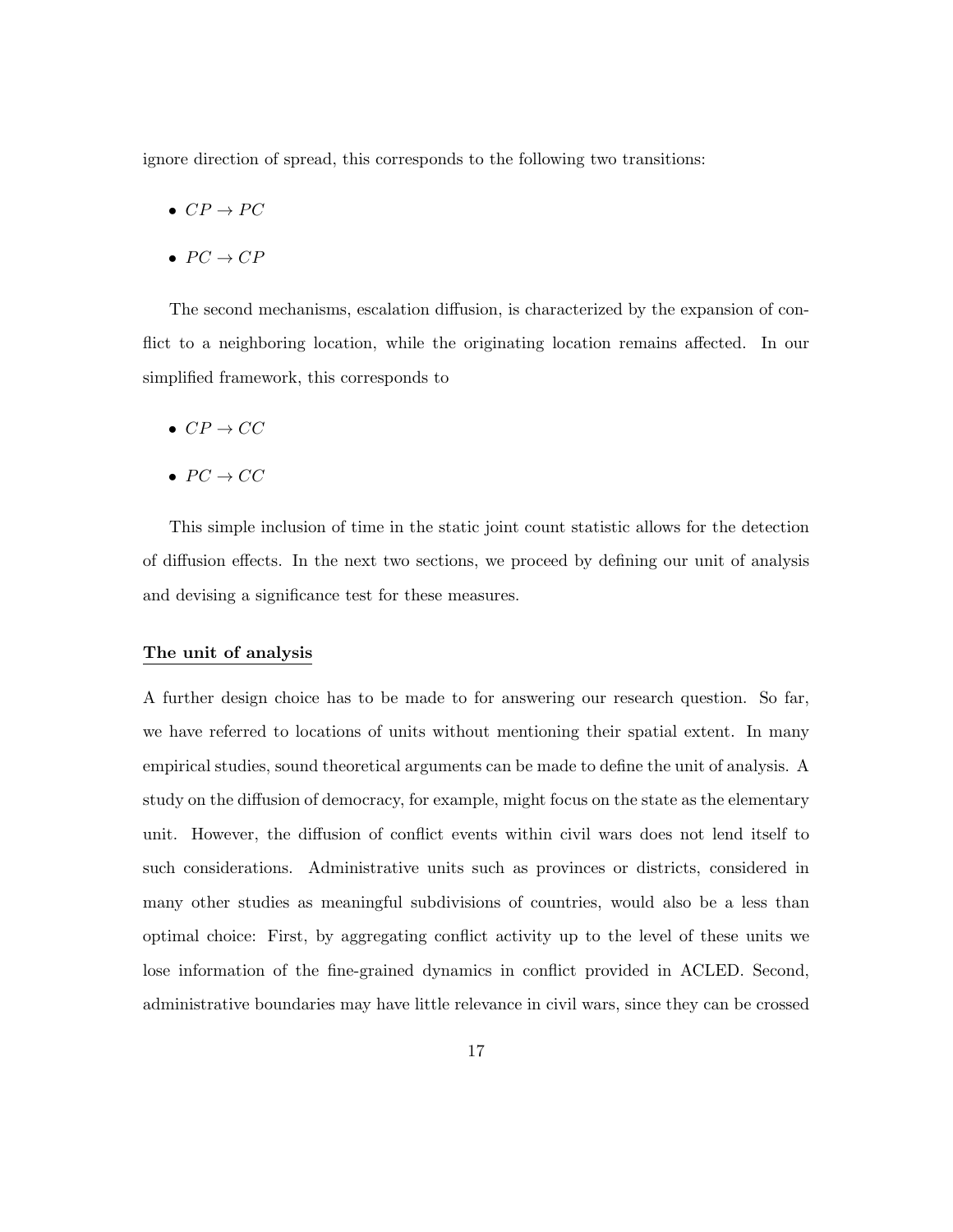easily by armed forces. Third, administrative units vary greatly between countries. In our cross-national comparison, we would be comparing areas of vastly different sizes, which would limit the generalizability of our findings.

We therefore follow existing studies on civil war and use artificial spatial cells as the unit of analysis ([Buhaug and Rød 2006;](https://www.researchgate.net/publication/222663716_Local_Determinants_of_African_Civil_Wars_1970-2001?el=1_x_8&enrichId=rgreq-f926c4651b556490546955b65891280c-XXX&enrichSource=Y292ZXJQYWdlOzIyOTQwMDAwMztBUzoxMDM5ODk0NDE5OTA2NThAMTQwMTgwNDQyMzI4NA==) Hegre et al. 2009). These studies divide the entire study area into equal-sized cells of a given size (e.g. 100 km x 100 km). The common approach is to fix the size of these cells for the entire study, and few if any robustness checks are conducted for variations in the cell size. Yet, for our application there is no reason to home in on any particular size, since we have no prior expectation about the precise scale at which conflict diffusion should occur. Moreover, the selection of one arbitrary size for the spatial cells can have significant effects on any statistical analysis. This is known as the "modifiable areal unit problem" ([Openshaw and Taylor 1979](https://www.researchgate.net/publication/232128816_A_million_or_so_correlation_coefficients_Three_experiments_on_the_modifiable_areal_unit_problem?el=1_x_8&enrichId=rgreq-f926c4651b556490546955b65891280c-XXX&enrichSource=Y292ZXJQYWdlOzIyOTQwMDAwMztBUzoxMDM5ODk0NDE5OTA2NThAMTQwMTgwNDQyMzI4NA==)) and has received extensive treatment in the geographic literature. In order to exclude the possibility that any effects we find are the result of choosing a particular grid resolution, we perform our analysis for different cell sizes, starting with a minimal resolution of 3 km. We increase this resolution stepwise up to 21 km. A similar consideration applies to the choice of the temporal resolution. Typically, quantitative analyses on conflict resort to calendar units such as years or months. Again, for our study this could result in temporal over-aggregation, while at the same time lacking a justification for a particular temporal resolution. For these reasons, we again apply our analysis for different sizes of the time intervals, from 3 to 31 days. Together with the spatial resolution described previously, this results in a "spatial-temporal window" for which we conduct our analysis.

For a given parameter setting (i.e. a spatial-temporal window of a given size), we obtain our observed count of diffusion instances by allocating the conflict events to the given cells and time periods, and then counting the number of cases that satisfy the relocation or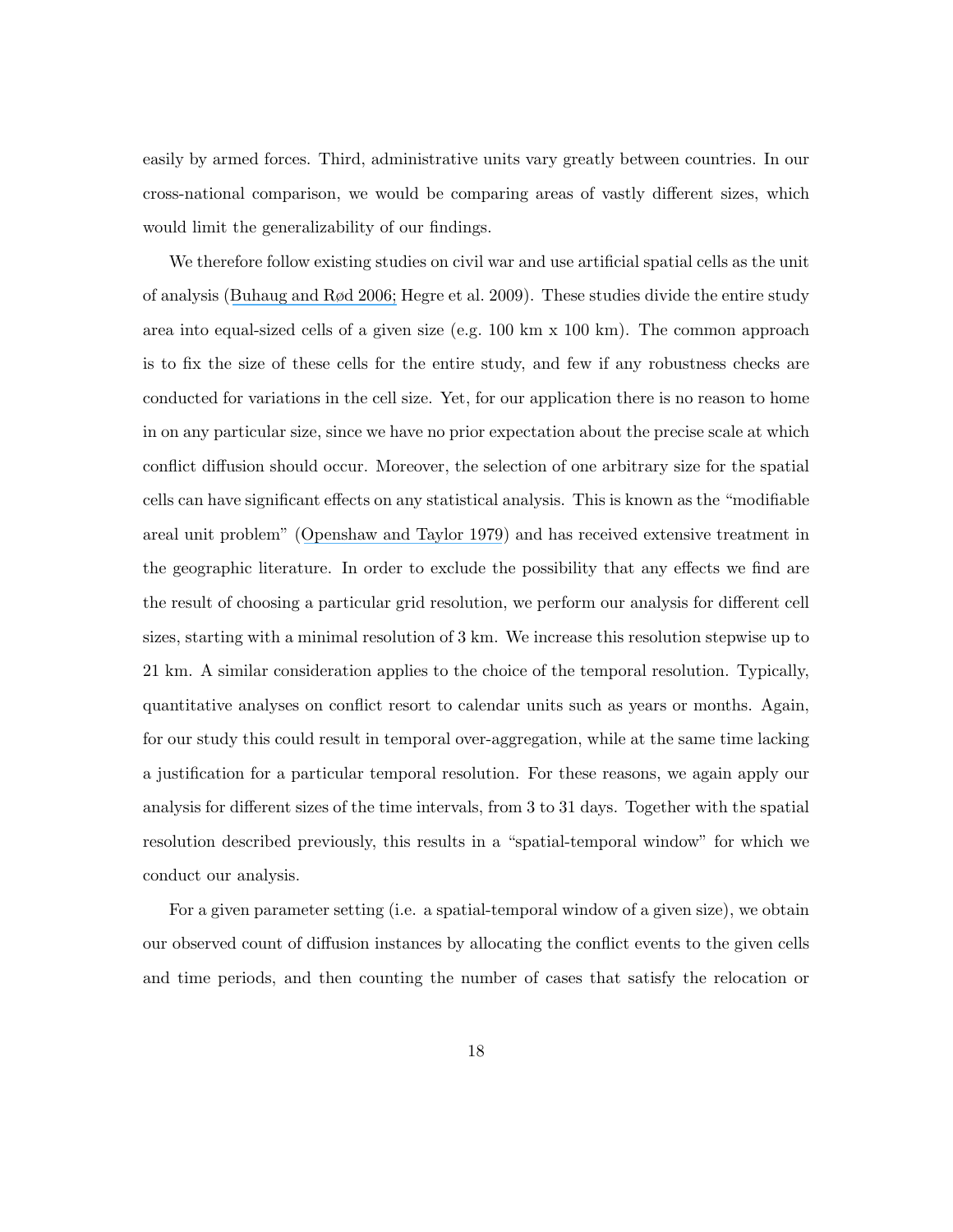escalation pattern as defined above. For example, a pair of two adjacent cells observed over two time periods counts as an instance of relocation if one cell contains at least one conflict event in the first time period, and its neighbor contains an event in the subsequent time step. Similarly, an instance of escalation diffusion is a pair of cells where one cell is affected by conflict in one time step, and both cells are affected in the subsequent time step. The neighborhood of a cell is defined as the Moore neighborhood, i.e. the eight cells surrounding it along the x- and y-axis and the diagonals.

#### Statistical test

As described above, our approach to test for the presence of the two diffusion types follows the procedure employed for static measure of autocorrelation, such as Moran's I or the joint count statistic. Essentially, the approach is to establish the expected value and the variance of the spatial correlation coefficient using Monte Carlo simulation. For each run of the simulation, the observed values of the variable of interest are distributed randomly across all units, and the correlation coefficient is computed. Repeating this procedure for multiple simulation runs gives the variance of the correlations under the null hypothesis of random spatial distribution, and thus a way to test whether an observed correlation is significantly higher.

We adapted this Monte Carlo approach for our purpose. As described above, we count the observed number of escalation and relocation transitions over the entire duration of a conflict, after fixing a spatial-temporal window size. We compute the expected number of escalation and relocation transitions for this given window size by populating our set of cells randomly for each time step, but using the same number of conflict outcomes we observed. Repeating this procedure many times in a Monte Carlo experiment gives us the expected number of transitions and its variance for the given window size, and we can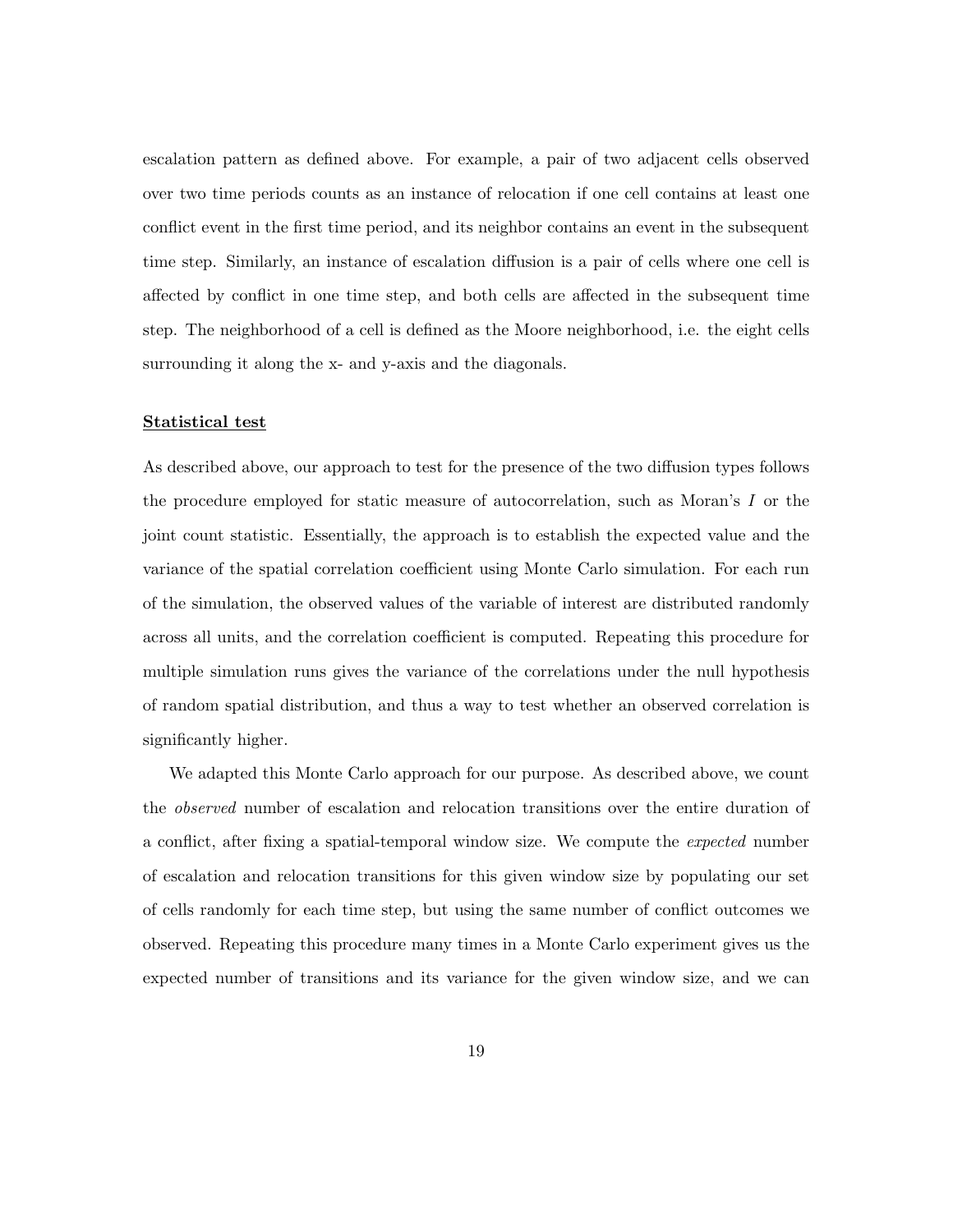test whether the observed count is significantly higher. In summary, our method works as follows:

- 1. Choose one spatio-temporal window as the unit of analysis.
- 2. Allocate the observed conflict events to the spatial-temporal units of the given size.
- 3. Count all the instances of relocation and escalation diffusion (e.g. the occurrence of the transitions defined above).
- 4. Simulate a null model by randomly allocating the observed number of conflict events to spatial units for every time step. In our Monte Carlo simulation, this step was repeated 250 times to get an estimate of the distribution of transition counts under the null hypothesis.
- 5. For each type of diffusion (relocation and escalation), we test whether the observed count is larger than the 95th percentile of the simulated distribution. If so, we conclude that the observed count is significant, i.e. that the respective conflict exhibits diffusion patterns of the given type.

Essentially, this procedure is a spatial-temporal joint count statistic, adapted to different types of diffusion and applied to different spatial-temporal windows. Simply counting the number of instances consistent with relocation or escalation ignores the direction of spread, i.e. whether rebels or government gain or lose territory. As we have argued above, however, for relocation diffusion this direction does not matter; if violence marks territorial changes in the zones of control, these changes can benefit either side. Similarly, in the case of escalation diffusion, irregular warfare can be associated with violence within the rebel or government control zone. Thus, ignoring the direction of spread is a good approximation, but further refinement of our methodology—though not considered here—is possible.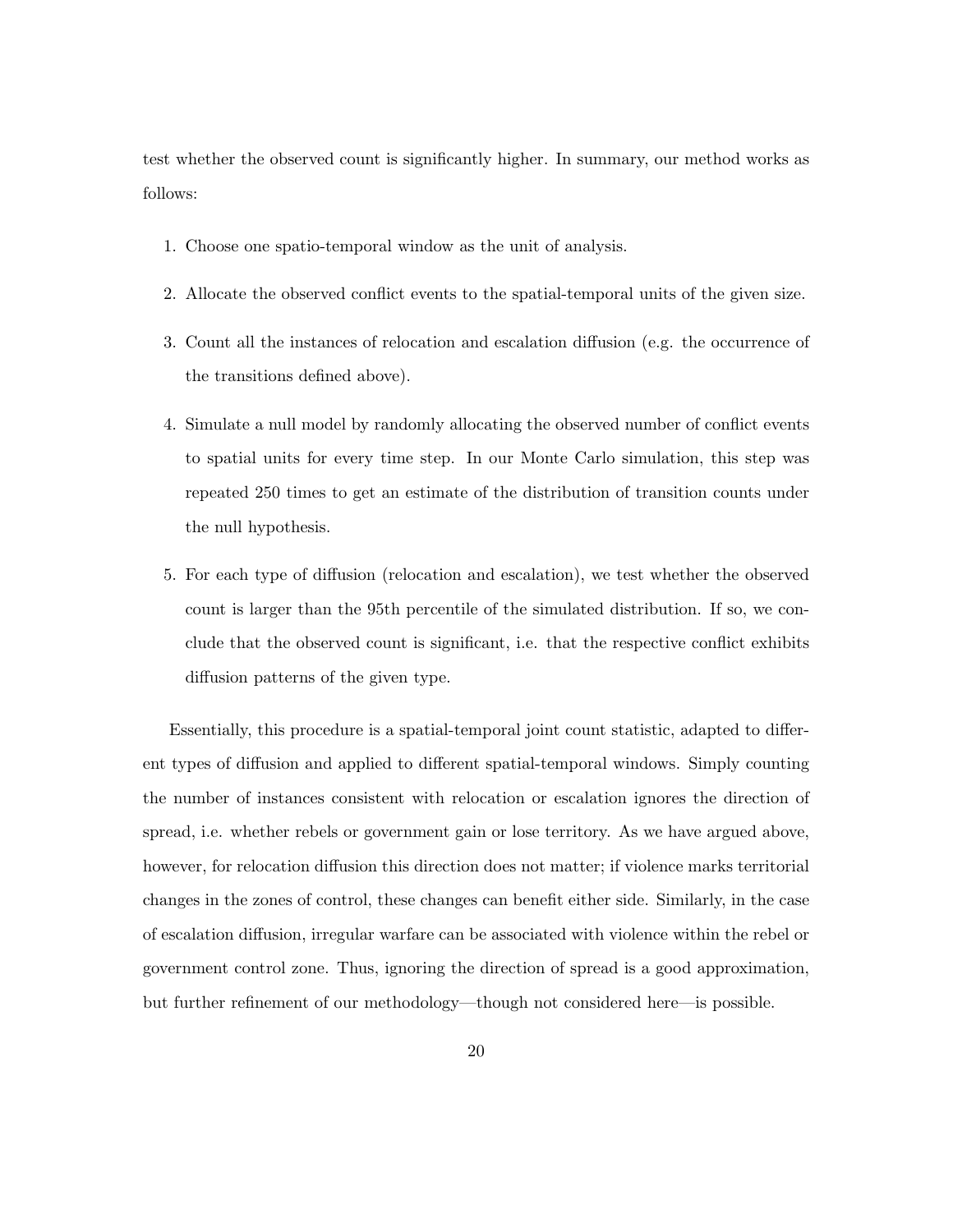# RESULTS

Since the presented space-time joint count statistic is computationally expensive, we apply it to four selected conflict cases from ACLED. This selection is guided by two considerations. First, we want to explore both differences between, but also similarities within, world regions, and thus select two cases each from Africa and Europe. Second, our method requires the specification of a conflict zone, which is then used to create the sample of spatial cells for a given resolution. Large countries with a relatively limited conflict zone are thus not suited for our simulations, since the large number of empty cells will artificially bias our simulations towards fewer simulated diffusion transitions. We therefore selected three small countries and one clearly delimited region that experienced violence almost anywhere in their territory. The sample includes the cases of Rwanda, Burundi, Bosnia, and Kosovo, described in detail below. Clearly, however, this selection is insufficient to provide a widely generalizable test of diffusion patterns in civil wars. Moreover, data availability restricts the temporal scope of our analysis, and oftentimes excludes periods of escalation and deescalation short of full-fledged war. Thus, the results presented here constitute a proof of concept of our proposed method, and should be taken with the necessary grain of salt. Still, as we will see below, even the limited number of cases is sufficient to generate some interesting insights into the spatial-temporal dynamics of violence, which can hopefully spur further work on this topic.

For each of the four conflicts, we test different spatial-temporal resolutions as described above. The Monte Carlo simulation was run 250 times for all space-time resolutions with different random number sequences to establish the null model. In the following, we present the results of our analysis visually, by plotting the spatial-temporal resolutions that generate significantly higher numbers of relocation and escalation diffusion instances. This outcome is shown in a two-dimensional plot, with the spatial resolution shown along x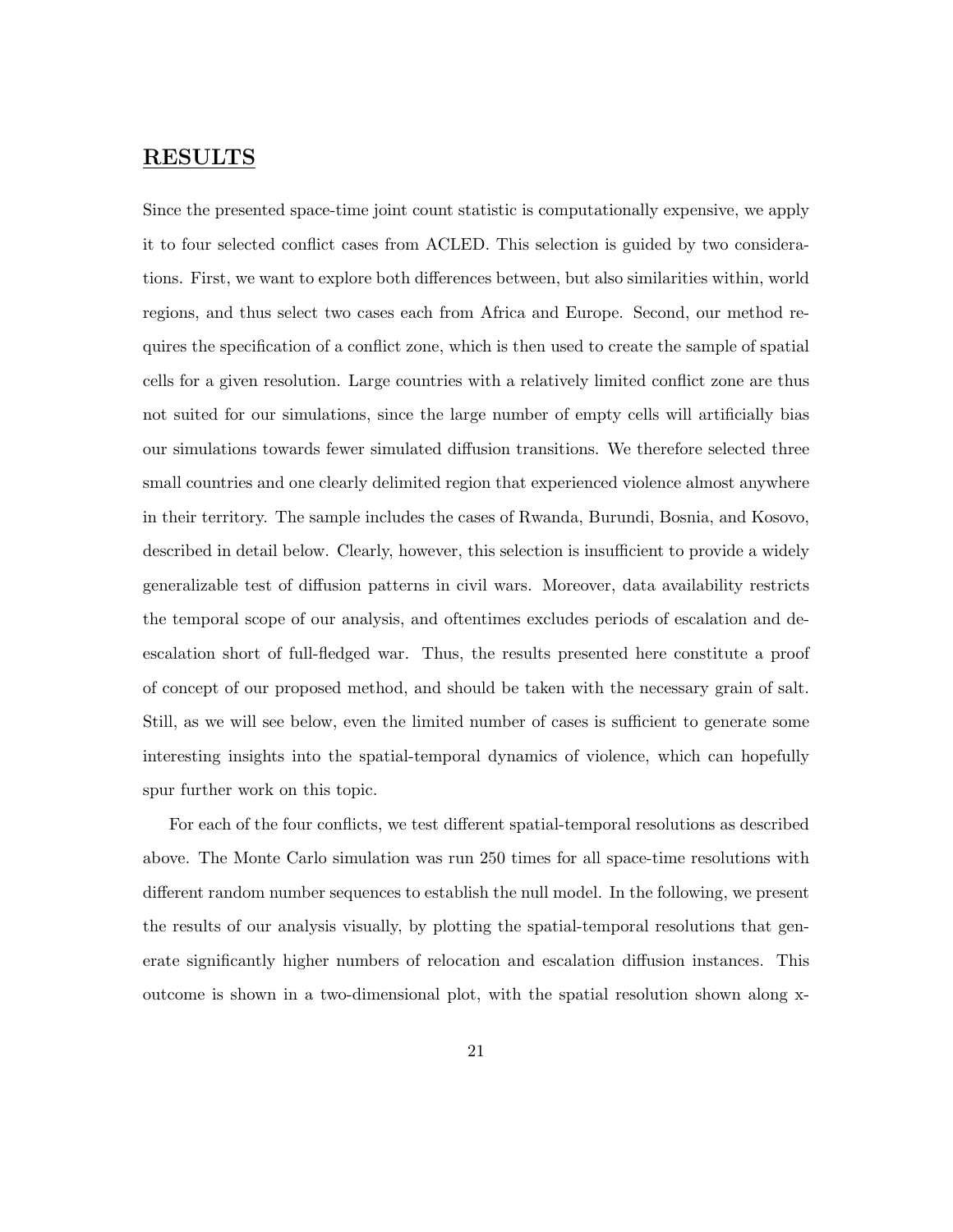axis, and the temporal resolution along the y-axis. Black patches indicate the combinations of spatial and temporal resolution for which we find evidence of (relocation or escalation) diffusion in the respective conflict.

#### Bosnia

The first case in our analysis is the Bosnian War during the early 1990s. We included 87 conflict events form the entire country for a timespan of more than three years (April 1992 through October 1995). Figure 3 (left) shows the areas of the parameter space for which we found significant numbers of escalation diffusion instances. For a large portion of the parameter space, a significant number of escalation diffusion transitions can be found in the empirical data. For a spatial cell size ranging from 3 km to about 19 km, significant effects can be found for almost the entire temporal dimension. Figure 3 (right) shows a different pattern of relocation diffusion effects. Fewer instances of relocation diffusion can be observed, and they occur for small temporal resolutions.

As explained above, we associate a high number of escalation events with the absence of clear front lines and repeated challenges for territorial control or attacks following guerrilla style tactics, whereas relocation diffusion corresponds to more or less clearly delineated zones of control. The literature has portrayed the Bosnian civil war as a mixed case. Kalyvas and Sambanis (2005) label it as "symmetric nonconventional war", which was "characterized by a mix of regular and irregular forces fighting in a territory defined by clear front lines  $[...]$ " (p. 212). This observation explains the occurrence of (few) instances of relocation diffusion in Figure 3 (right), but goes counter to the predominance of escalation diffusion we find. However, Kalyvas and Sambanis (2005) also point to the importance of ethnic settlement patterns in determining where violence was applied during the war. Intermingled settlements of Bosniaks, Serbs and Croats provided incentives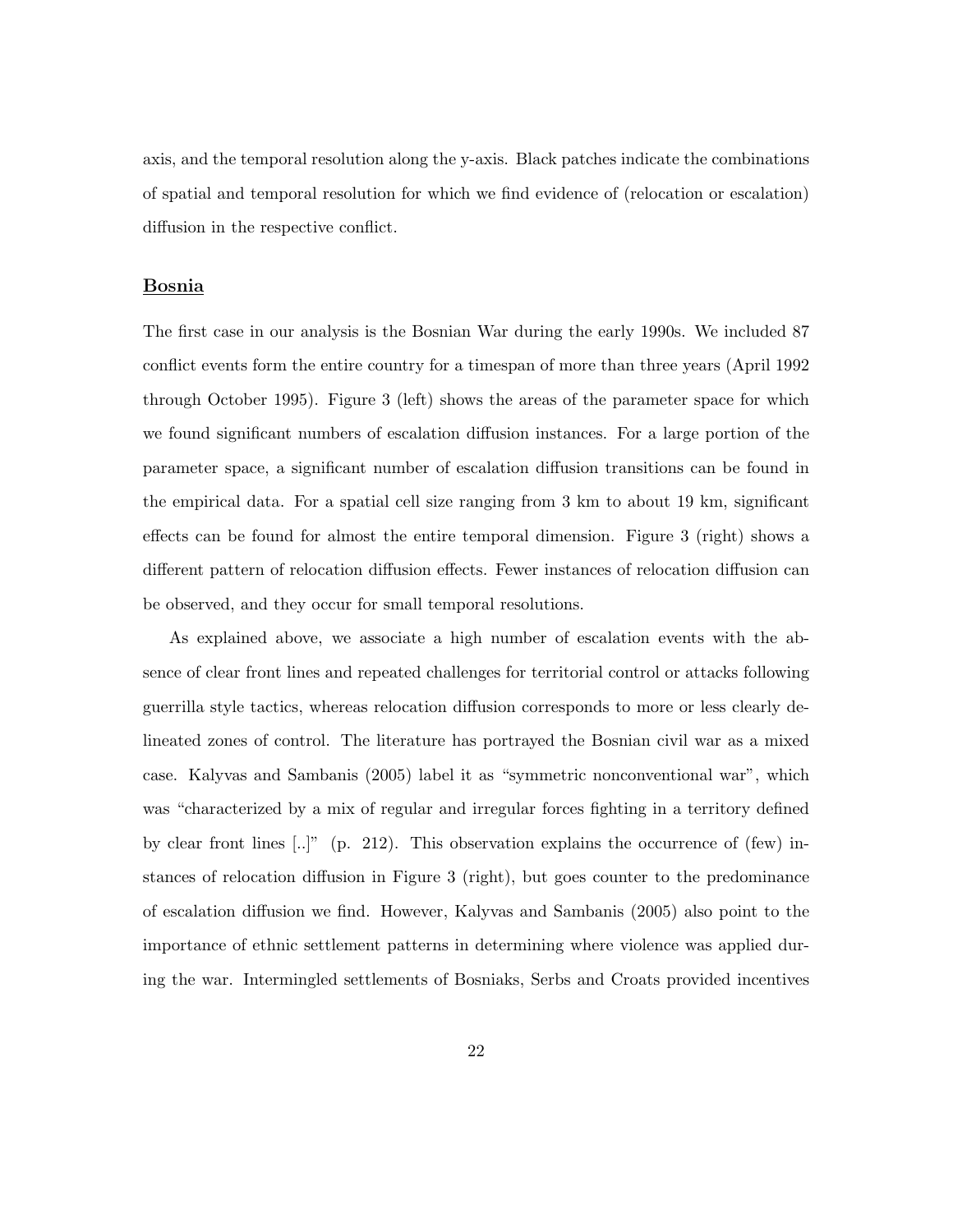

Figure 3: Diffusion effects for the civil war in Bosnia. Significant results are shown in black. Left: Parameter configurations for which the observed number of *escalation* instances is significant. Right: Parameter configurations for which the observed number of *relocation* instances is significant.

for ethnic cleansing, which was oftentimes carried out by regular forces against irregular "self-defense" units. Much of this violence seems to have been carried out by centrally organized forces and militias, who "imported" violence to particular locations because of their ethnic composition (Gagnon 2004, but see  $\acute{O}$  Tuathail 2010 for a critical discussion). As a result, what determined violence during this "pursuit of security through separation" (Dahlman and O Tuathail 2005:574), were ethno-territorial incentives. Since violence was ´ perpetrated by irregular units and small militias ([Mueller 2000](https://www.researchgate.net/publication/237370874_The_Banality_of_Ethnic_War?el=1_x_8&enrichId=rgreq-f926c4651b556490546955b65891280c-XXX&enrichSource=Y292ZXJQYWdlOzIyOTQwMDAwMztBUzoxMDM5ODk0NDE5OTA2NThAMTQwMTgwNDQyMzI4NA==)), they are not likely to have followed clear-cut front lines, where fighting was shifting back and forth over a period of time. Instead, the diffusion pattern generated by these isolated incidents is closer to what we label as escalation diffusion, using guerilla-style tactics. In sum, both ethno-territorial aims and the nature of the war actors in Bosnia would provide explanations for the results shown in Figure 3 (left).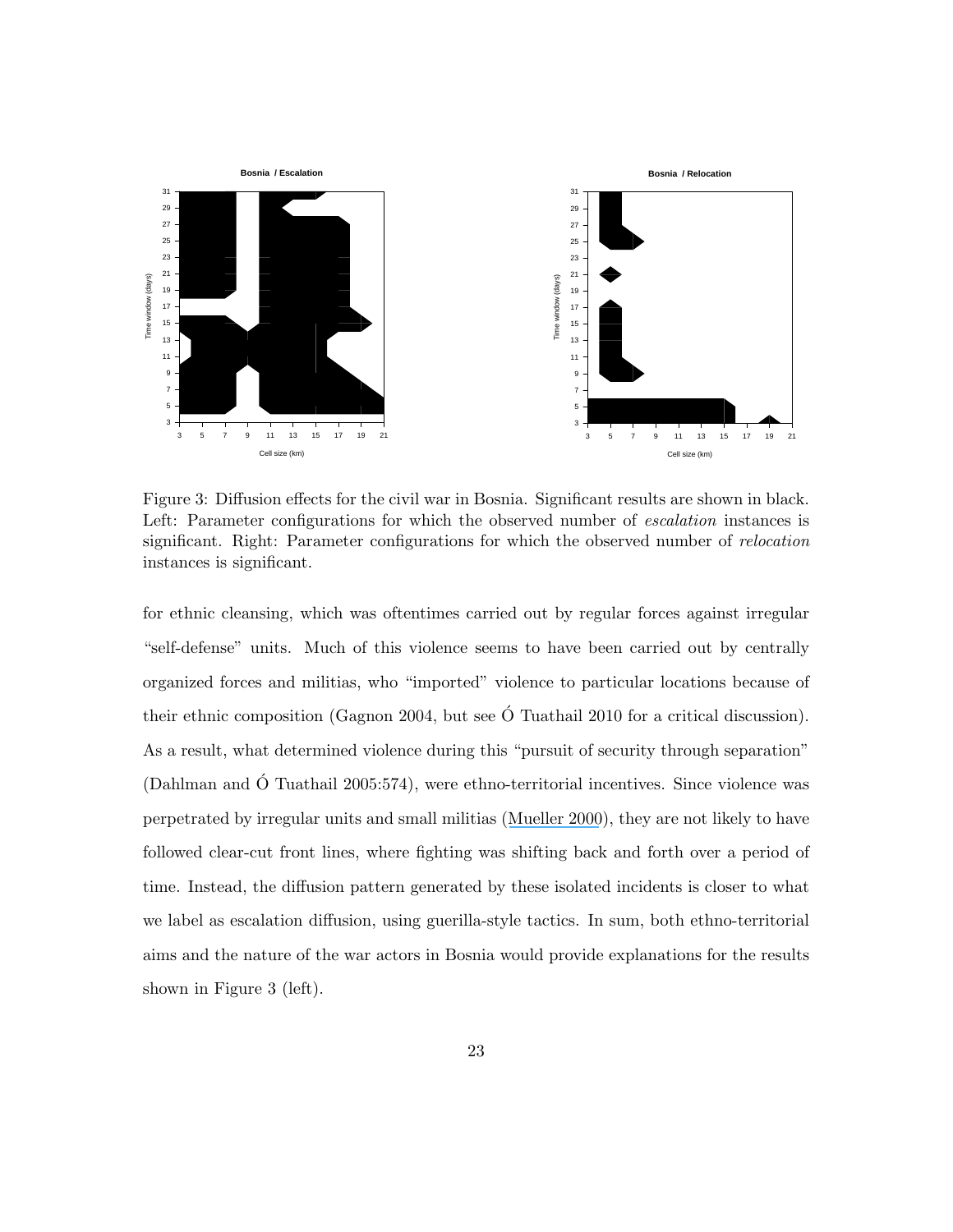#### Kosovo

We applied our method to the Kosovo conflict, using 559 ACLED events from March 1998 through October 1999. The results differ from the Bosnia example. Figure 4 (left) shows instances of escalation diffusion for the entire time axis, but with a spatial extent of only 3 km to 7 km. Overall, the escalation diffusion pattern is time invariant and occurs at small spatial scales. Figure 4 (right) shows only few instances of relocation diffusion. The two scattered "islands" of significant relocation effects can be safely ignored in the interpretation which is concerned with more robust patterns. Virtually no relocation effects can be observed in the Kosovo case for the tested parameter space. How do these findings relate to the Kosovo case?

A short summary of the events might illustrate the relationship. The fighting in Kosovo before the 1999 NATO intervention took place predominantly between the "Kosovo Liberation Army" (KLA) and Serbian police and military. A previously less influential political actor, the KLA acquired much of its arms during the uprisings in Albania in 1997. In its attempt to remove Belgrade's rule in the contested Kosovo province, the KLA waged a successful guerrilla campaign against Serbian forces in much of 1998. Repeated attacks on Serbian police forces and retaliation attacks on Albanian paramilitaries marked and escalating spiral of violence in the region. Examples for this development in early March 1998 can be found in the literature. Judah (2000:138ff) describes a KLA attack on a police patrol in the small village Likošane. This attack left several policemen dead and supposedly lead to increasingly brutal actions by the Serb dominated police against suspected paramilitaries, such as an attack on several compounds in Donji Prekaz by heavily armed police forces which lead to several civilian casualties on March 5. The KLA forces mainly drew on targeted killings and guerrilla tactics during this phase of the conflict (FCO 1999:6-10). Describing the style of fighting employed by the KLA, Judah concludes: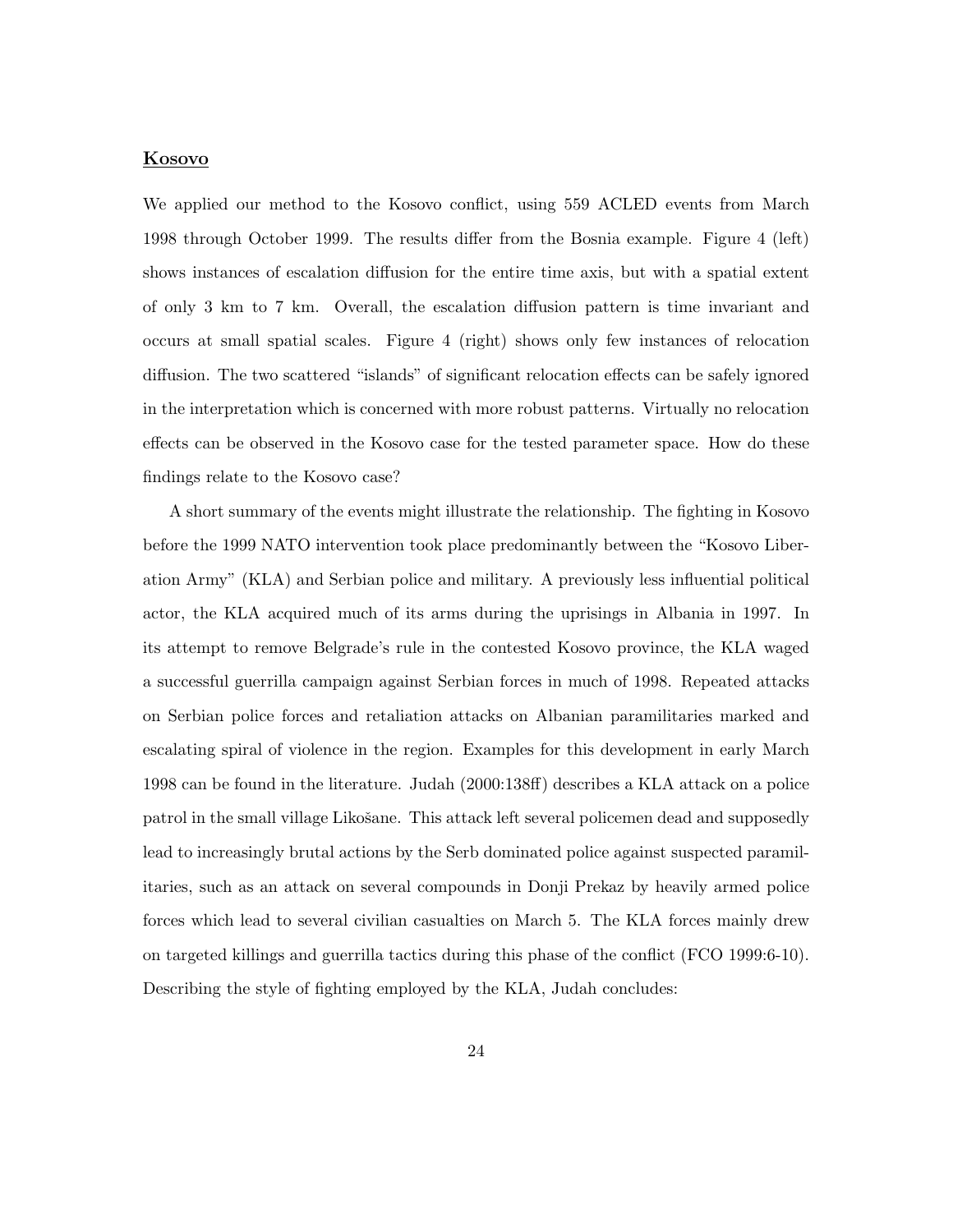"It was guerrilla war of a type unseen so far in the wars of the former Yugoslavia and it resembled nothing so much as the ultimate Serbian nightmare: its very own Vietnam" (Judah 2000:156).

For in the first half of 1998, the conventional Serbian military was not strongly involved in combat in the region. This changed in August when a Serbian counter-offensive drawing on heavy arms such as tanks and artillery drove the KLA from some of their secured positions, encountering little resistance by the lightly armed KLA (IISS 1998; Judah 2000:150,169). While being unable to challenge the military forces, ambushes and scattered attacks by the KLA, as well as violence against civilians on both sides, continued on. With regard to the irregular tactics employed by the KLA, the case seems to be typical for a wider range of civil conflicts. However, Kosovo is very small, with area of only about  $11,000 \text{ km}^2$ . Therefore, the resulting pattern of escalation diffusion is also limited to small spatial resolutions. The empirical record still shows the predominance of escalation over relocation, therefore being in line with our expectations.

## **Burundi**

We also performed our analysis on 396 conflict events from the civil war in Burundi for November 1993 through the end of 2003. Figure 5 (left) shows a pattern that is slightly weaker than escalation diffusion in the Bosnian case. For the entire time axis starting with 8 day intervals and cell sizes from 3 km to 14 km, a significant number of escalation diffusion instances can be observed. For the left-hand side of the plot, a more robust pattern of escalation than relocation diffusion emerges, thereby confirming our expectation. Figure 5 (right) shows a somewhat scattered pattern of relocation diffusion. Cell sizes up to 8 km also lead to a jagged pattern of significantly increased relocation diffusion along the time axis. This finding seems surprising at first. However, in direct comparison to the escalation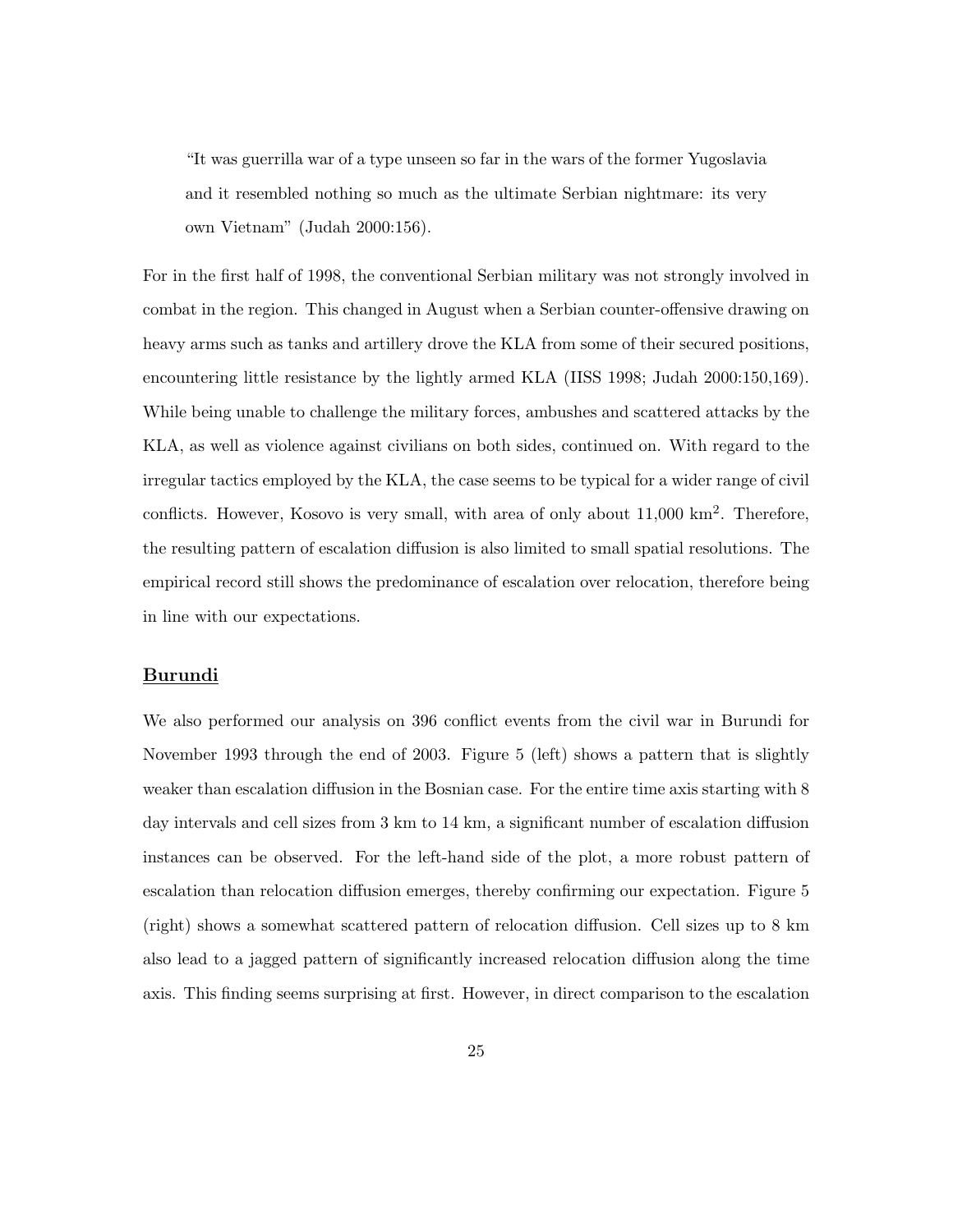

Figure 4: Diffusion effects for the civil war in Kosovo. Significant results are shown in black. Left: Parameter configurations for which the observed number of *escalation* instances is significant. Right: Parameter configurations for which the observed number of relocation instances is significant

effects, instances of relocation diffusion are less spread out across the parameter space and occur closer to the axes where the simulated baseline is necessarily low. How does this pattern relate to the history of the conflict?

Burundi slipped into civil war following the assassination of its President, Melchior Ndadaye, in October 1993 and the subsequent death of his successor, Cyprien Ntaryamira. Fueled by long standing ethnic tensions between Hutu and Tutsi, the resulting conflict proved to be extended and destructive. It lasted for a full decade and left about 300,000 dead (Notholt 2008:2.26). The war gained an international dimension in 1996, when government forces engaged in fighting in neighboring Democratic Republic of the Congo. Politically, the operation aimed at improving the security situation in the eastern part of the country, denying rebels safe havens for preparing cross border attacks: "Rebel movements from Uganda (ADF), Rwanda (former government army FAR and interahamwe militia),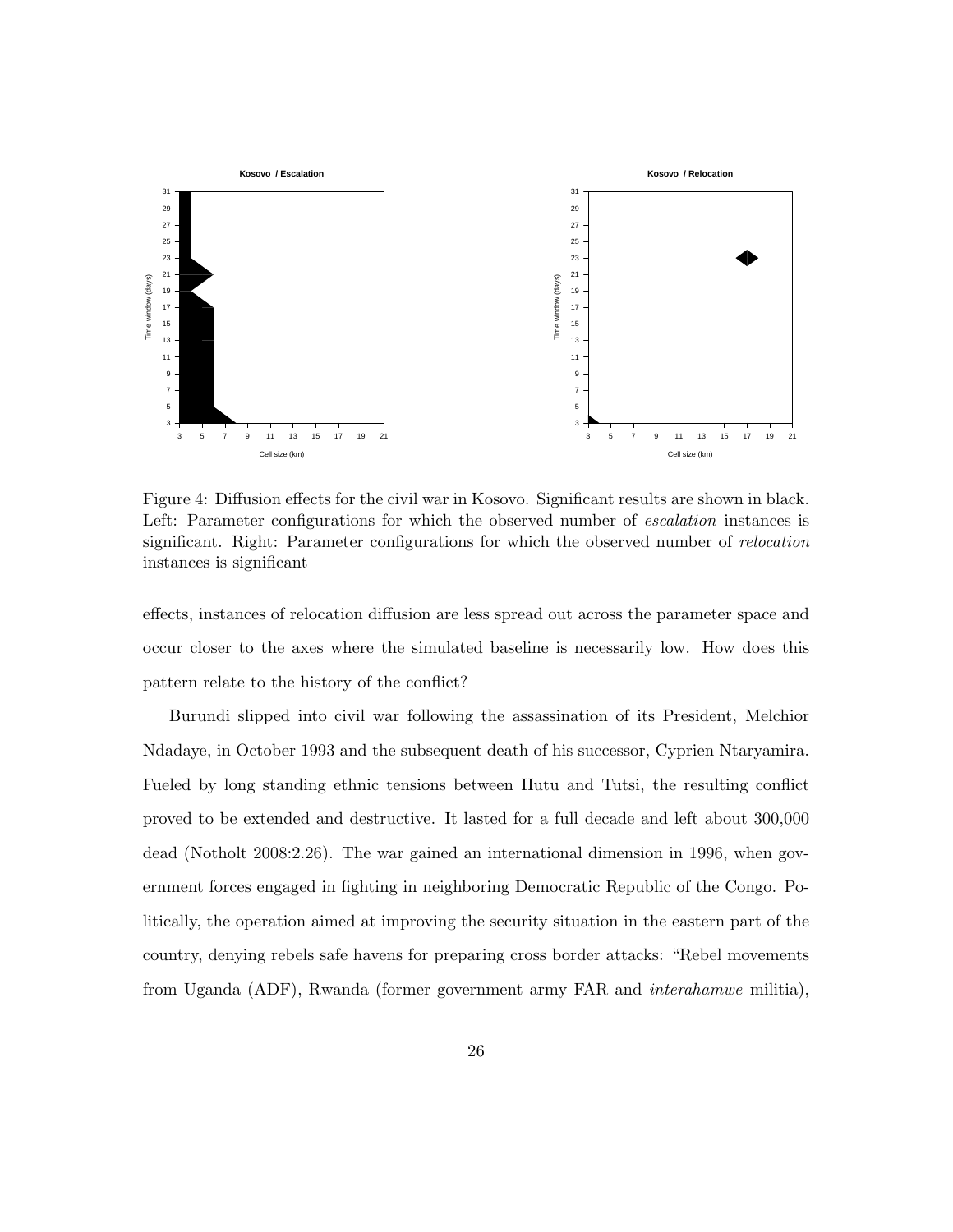and Burundi (CNDD-FDD) used Congolese territory as bases for assault and retreat" (Reyntjens 1999:242). This type of mobile warfare has been described as the predominant tactic employed in the field. "As already mentioned, one specific feature of the Burundian civil war was that the Hutu rebels never seized a larger territory inside the country, but followed a guerrilla strategy of moving in and out" (Vorrath 2010:101). The ACLED record for Burundi also shows that violence was not executed homogeneously across the country. Instead, much of the fighting occurred its most western part. Unlike the fighting in Kosovo that mainly consisted of ambushes and surprise attacks, Burundi saw more large scale and movements across the border to neighboring Democratic Republic of the Congo. These movements might resemble the advancing conventional front-lines and thereby yield more relocation dynamics than fighting that breaks out between ethnic groups in intermingled settlement patterns.



Figure 5: Diffusion effects for the civil war in Burundi. Significant results are shown in black. Left: Parameter configurations for which the observed number of escalation instances is significant. Right: Parameter configurations for which the observed number of relocation instances is significant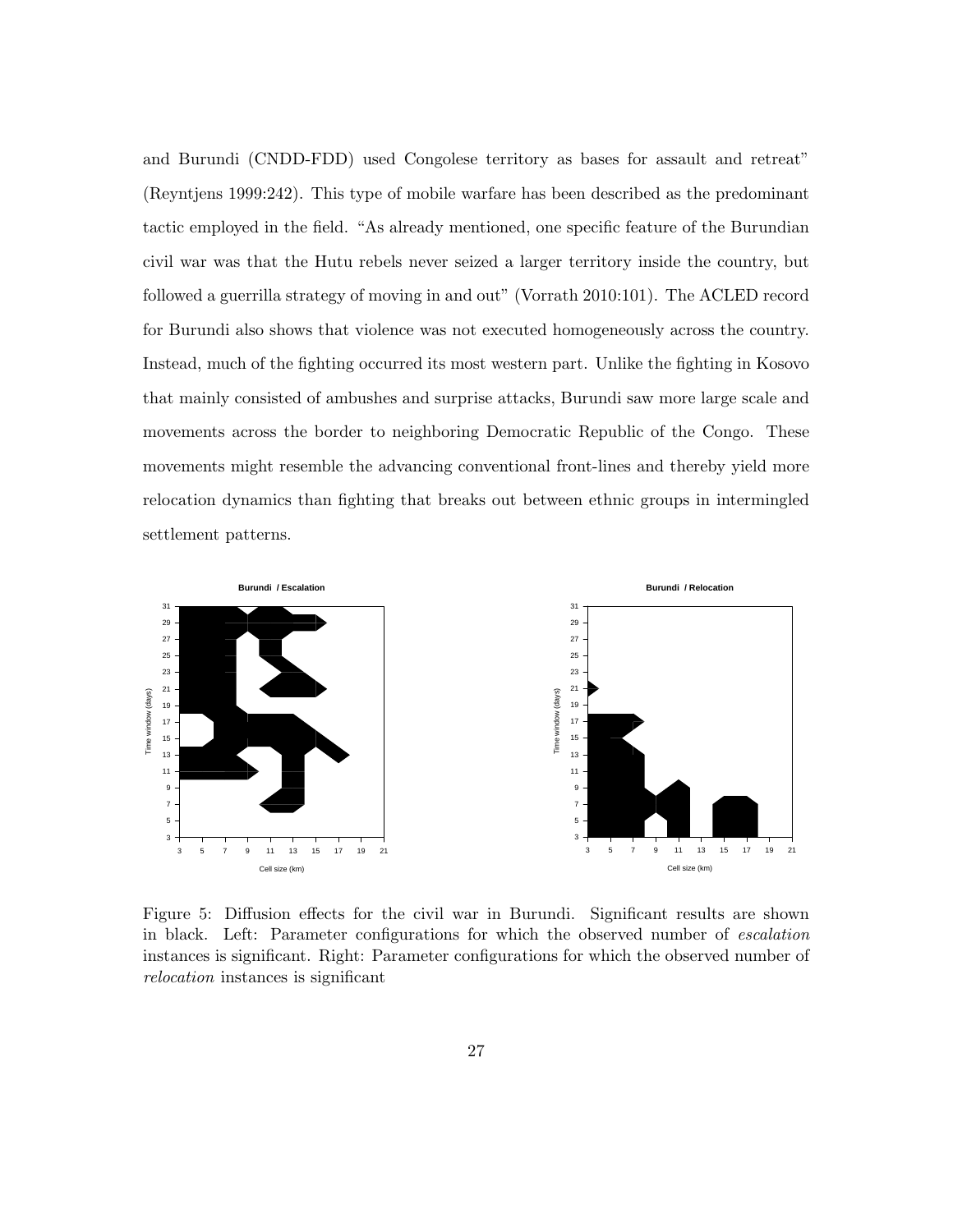### Rwanda

Another 264 conflict events that occurred in the Rwandan civil after 1994 war were included in the analysis. Figure 6 shows the results. While there is an almost complete absence of instances of relocation diffusion, for spatial scales between 3 km and 8 km we find a significant number of escalation diffusion instances on the entire time axis. In and after 1994, two conflicts unfolded in Rwanda: (i) the military confrontation between the Rwandan Patriotic Front (RPF) and the Hutu government of the country, and (ii), the civil war of the Hutu militia groups against the Kagame government after the Hutu government was ousted from power. The RPF war started in April 1994 after the onset of the Hutu genocide against the Tutsi. The genocide itself caused an estimated 800,000 casualties, but due to ACLED's focus on confrontations between military units the corresponding events are not included in this analysis.



Figure 6: Diffusion effects for the civil war in Rwanda. Significant results are shown in black. Left: Parameter configurations for which the observed number of escalation instances is significant. Right: Parameter configurations for which the observed number of relocation instances is significant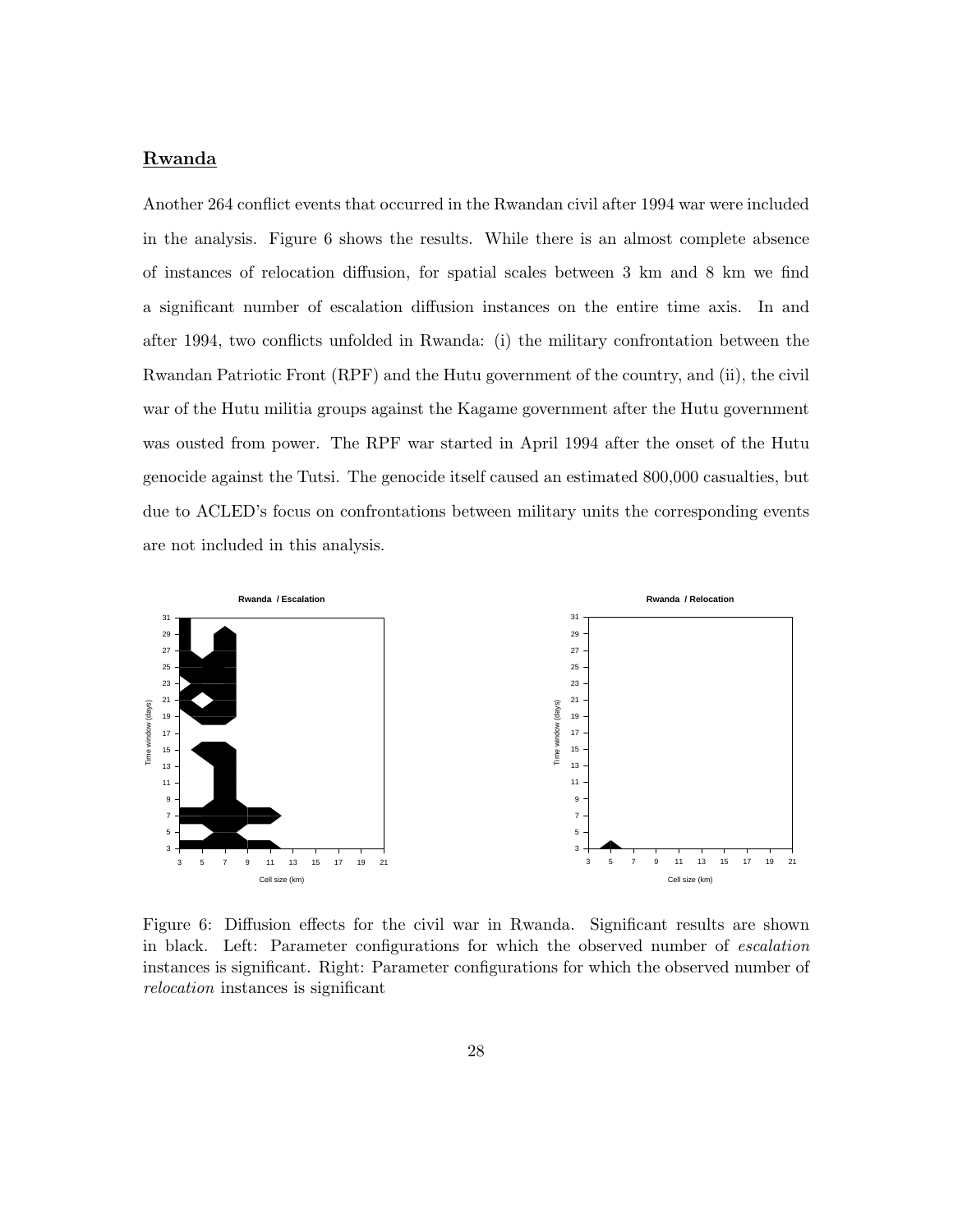When the RPF resumed their military campaign in 1994 following the 1992 Arusha accords, they did so by relaunching their efforts in the north of the country. Progress was quick, and they reached the capital only a few days later. While this campaign was likely fought using conventional warfare and should thus exhibit the relocation pattern, due to the fast progress and the resulting concentrated fighting in the capital Kigali, the data may simply not be sufficient to allow for a robust detection of this type of diffusion. However, in parallel with the quick conquest of Kigali, the RPF also tried to bring the rest of the country under their control, and in doing so extended its campaign towards the countryside. This part of the campaign was fought as a guerilla-style war, but more as a result of the different (comparatively weak) Hutu militias fighting them, rather than their own military tactics (Human Rights Watch 1999). Because the majority of the events included in our analysis belongs to the rural RPF campaign, this may partly explain the occurrence of the escalation pattern we find. The second conflict included in our data is the violence between the new Tutsi government under Kagame, and the former Hutu militias, which after the genocide had formed a new rebel group, now mostly operating from eastern Congo. As we have discussed above, however, this type of cross-border attack is unlikely to generate a pattern with changing territorial zones of control.

### Discussion

The four conflicts included in our analysis display a picture that is largely consistent with our expectations. For three out of the four cases, we observe a pattern of escalation diffusion that matches our predictions. In short, violence in civil wars seems to diffuse with a distinct pattern that is comparable across cases. Once violence has occurred at a particular location, it is likely to expand in scope. On the contrary, there is an almost complete absence of relocation diffusion in our cases, with the only exception being the Burundi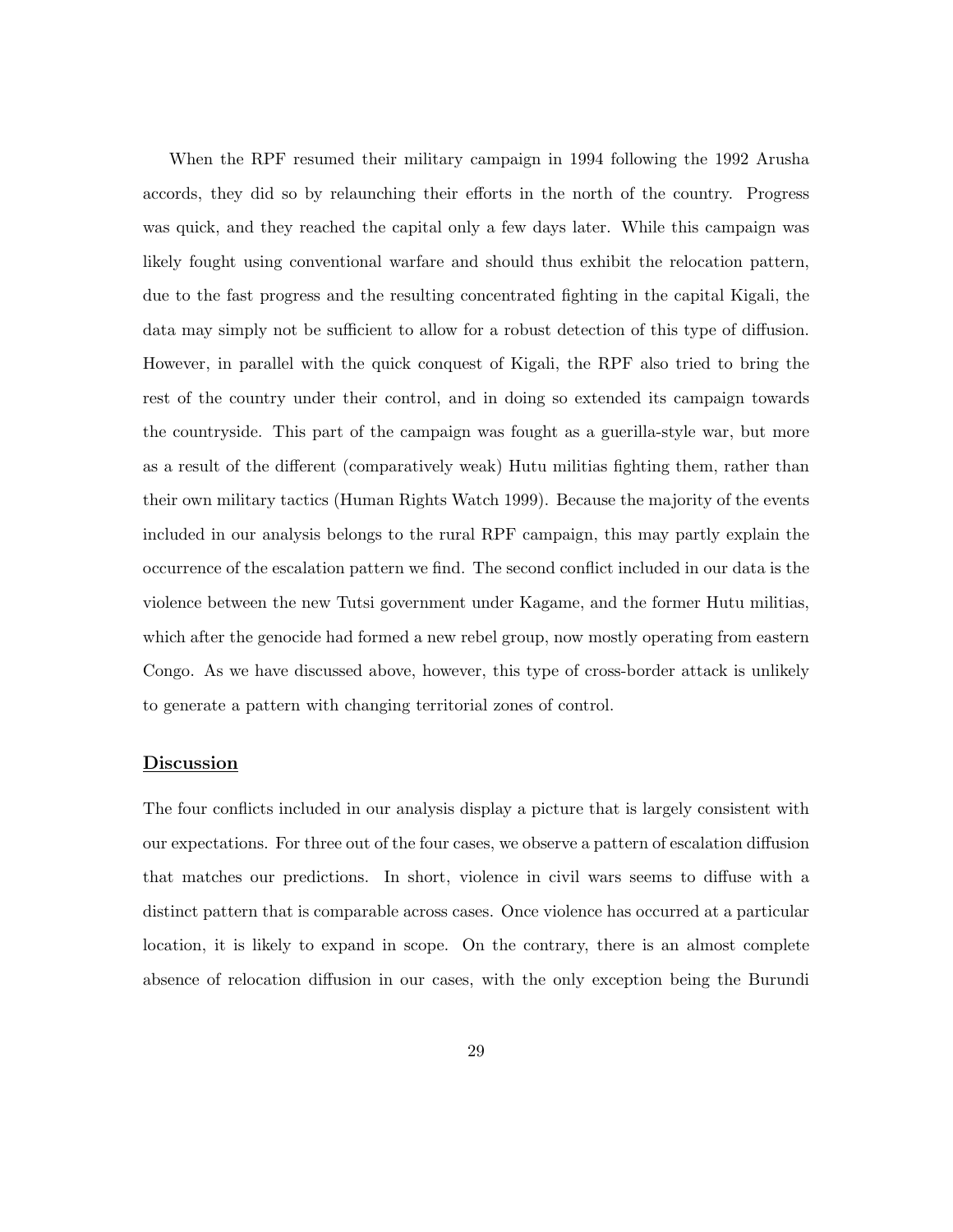conflict. Here, we observe a robust pattern of relocation diffusion, which nevertheless still occurs in fewer places of the parameter space than the escalation effects. Subsequent work could shed more light on our basic findings. For example, if there are typical ranges of relocation and escalation diffusion, these could be established on the basis of more cases and better data. This would also allow for a finer specification of the actors and processes of violence production that generate the observable patterns. For now, our analysis provides preliminary evidence for the escalation diffusion pattern across cases, which is generally in line with our theoretical expectations and fits the stylized model of irregular warfare without demarcated areas of control.

# CONCLUSION

Existing research on the diffusion of conflict has had a tendency to infer diffusion processes from the observation of contemporaneous spatial correlation. However, diffusion itself is a dynamic process, where the "contagion" of proximate units is temporally subsequent to observing conflict in the originating unit. Thus, a proper way to deal with diffusion processes needs to incorporate this temporal element. In this paper, we have presented a simple approach that applies this reasoning to the micro-diffusion of violence in civil wars. We employ a methodology from the geospatial criminology literature and adapt it for our purpose. This method allows us to distinguish among, and test for, two types of diffusion: relocation diffusion, where violence "travels" from one location to a proximate one, and escalation diffusion, where violence expands in scope. We argue that whereas relocation should be associated with conflicts that have clear front lines, these are mostly absent in civil wars, and violent confrontations should follow primarily the escalation diffusion pattern. We apply our method to four cases of civil war, using micro-level data on conflict events drawn from the ACLED dataset. Our results show that consistent with our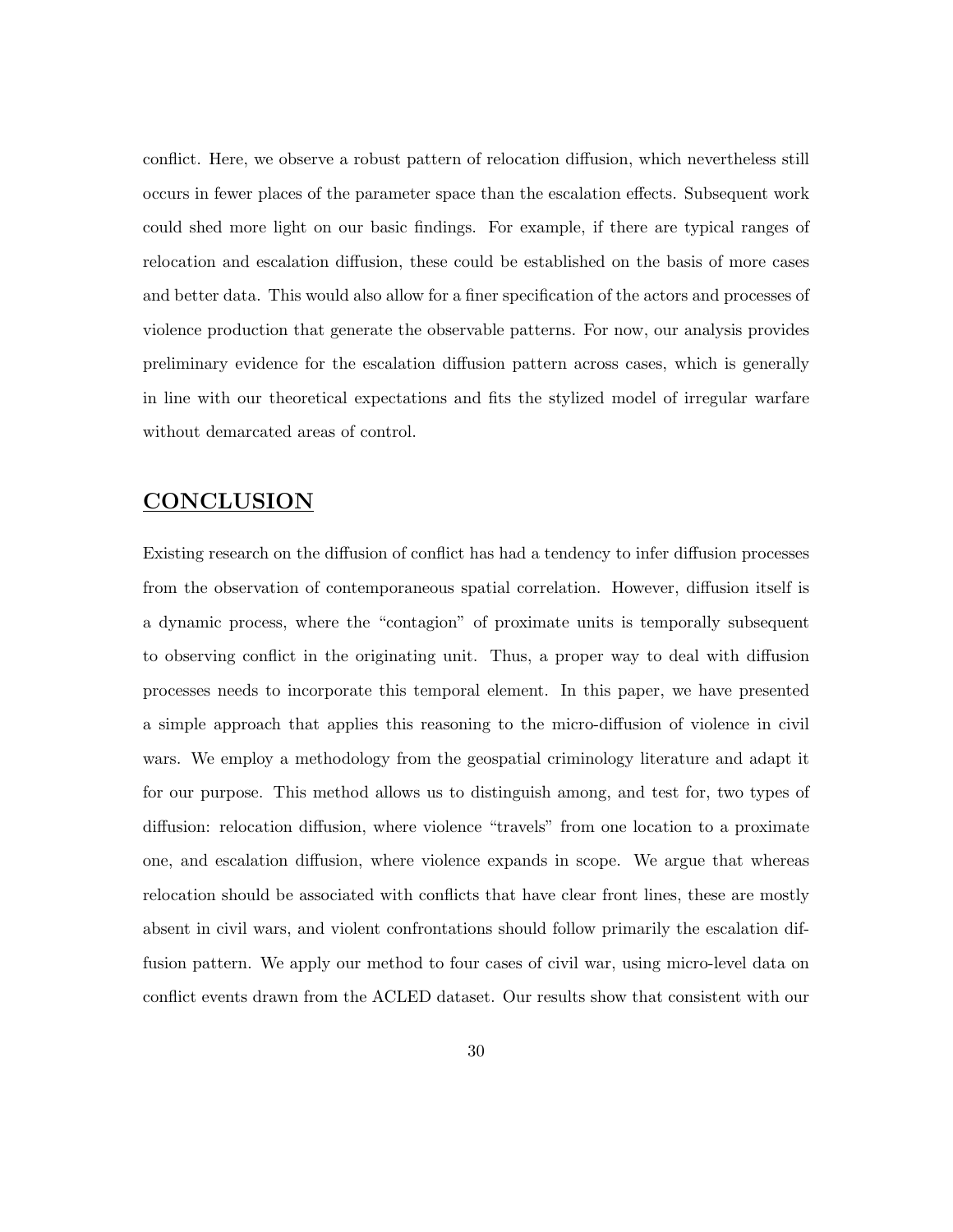expectations, violence in civil wars follow the escalation pattern, with isolated islands of violence that dynamically expand in scope.

Our analysis is a first step toward analyzing the endogenous micro-patterns of violence. Whereas the predominant approach is to explain micro-variation in violence by exogenous factors (such as population density, poverty or ethnic mix), this typically ignores that violence itself can cause violence. Prior confrontations determine to a large extent what is going to happen in the immediate the future, and where violence is going to take place. However, quantitative studies rarely go beyond the inclusion of spatial and temporal lags, treating this dependence as a nuisance. Extending the static measurements of spatial autocorrelation towards a spatio-temporal statistic is the first step towards a better understanding of wartime violence.

Despite these contributions, our analysis is only a proof of concept for the study of diffusion patterns in civil wars, and more research is necessary to explain the patterns we find. On the one hand, one could think of more comparative research that explores systematic differences in spatial patterns, depending on the technology of warfare. For example, following recent work by [Kalyvas and Balcells \(2010\)](https://www.researchgate.net/publication/232015276_International_System_and_Technologies_of_Rebellion_How_the_End_of_the_Cold_War_Shaped_Internal_Conflict?el=1_x_8&enrichId=rgreq-f926c4651b556490546955b65891280c-XXX&enrichSource=Y292ZXJQYWdlOzIyOTQwMDAwMztBUzoxMDM5ODk0NDE5OTA2NThAMTQwMTgwNDQyMzI4NA==), one could test whether civil wars relying on conventional warfare exhibit predominantly relocation diffusion. On the other hand, there is need for more micro-research. We can show that our subset of civil wars exhibits characteristic diffusion patterns, but we do not know precisely what actors and conditions generate them. As more and better data is being collected on violence in civil wars, future research will shed more light on these issues.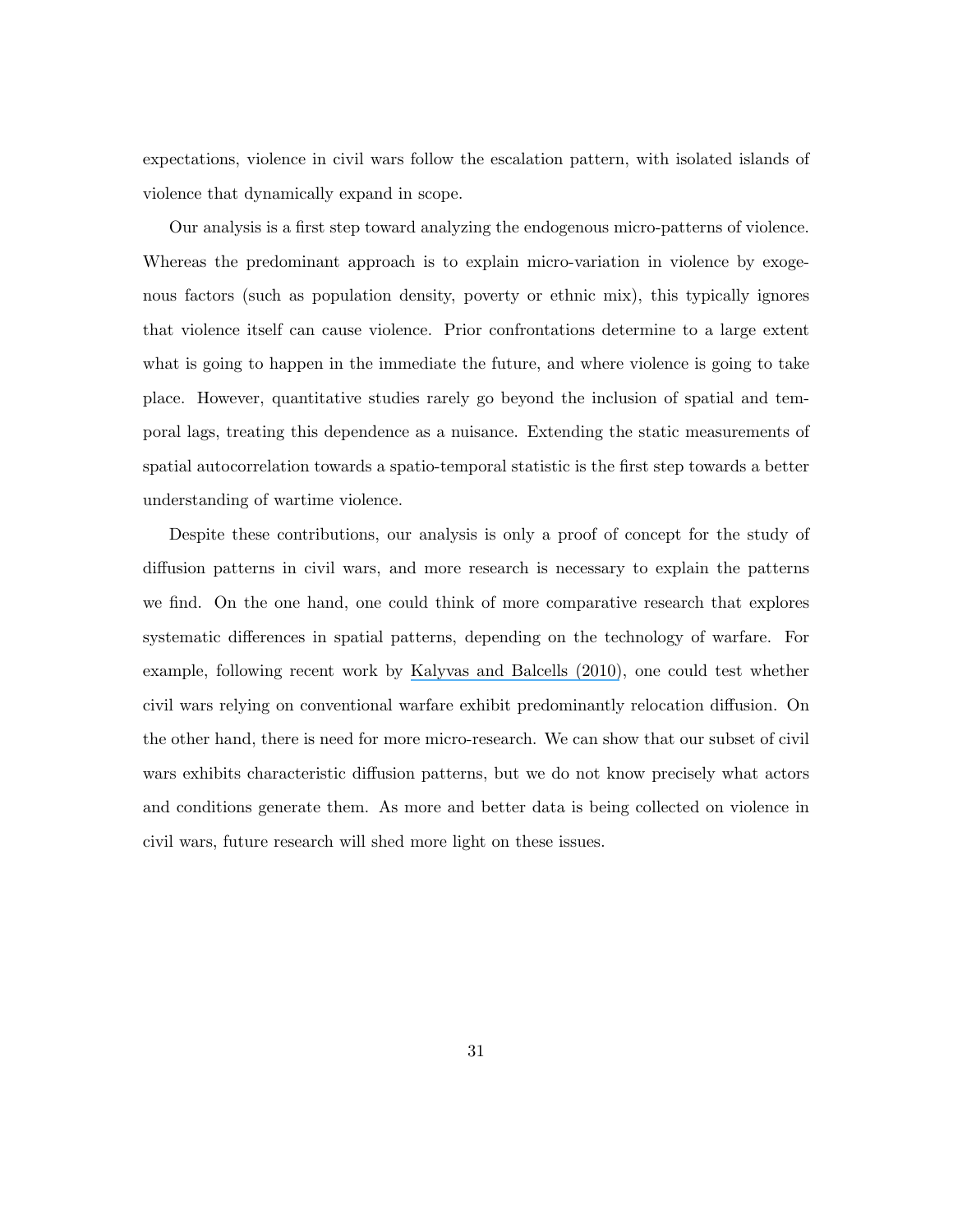# References

- Anselin, L. (1995). [Local Indicators of Spatial Association](https://www.researchgate.net/publication/227612581_Local_Indicators_of_Spatial_Association-ISA?el=1_x_8&enrichId=rgreq-f926c4651b556490546955b65891280c-XXX&enrichSource=Y292ZXJQYWdlOzIyOTQwMDAwMztBUzoxMDM5ODk0NDE5OTA2NThAMTQwMTgwNDQyMzI4NA==). Geographical Analysis 27, 93– [115.](https://www.researchgate.net/publication/227612581_Local_Indicators_of_Spatial_Association-ISA?el=1_x_8&enrichId=rgreq-f926c4651b556490546955b65891280c-XXX&enrichSource=Y292ZXJQYWdlOzIyOTQwMDAwMztBUzoxMDM5ODk0NDE5OTA2NThAMTQwMTgwNDQyMzI4NA==)
- Buhaug, H., Gleditsch, K. S. (2008). [Contagion or Confusion? Why Conflicts Cluster in](https://www.researchgate.net/publication/229480737_Contagion_or_Confusion_Why_Conflicts_Cluster_in_Space?el=1_x_8&enrichId=rgreq-f926c4651b556490546955b65891280c-XXX&enrichSource=Y292ZXJQYWdlOzIyOTQwMDAwMztBUzoxMDM5ODk0NDE5OTA2NThAMTQwMTgwNDQyMzI4NA==) Space[. International Studies Quarterly 52, 215–233.](https://www.researchgate.net/publication/229480737_Contagion_or_Confusion_Why_Conflicts_Cluster_in_Space?el=1_x_8&enrichId=rgreq-f926c4651b556490546955b65891280c-XXX&enrichSource=Y292ZXJQYWdlOzIyOTQwMDAwMztBUzoxMDM5ODk0NDE5OTA2NThAMTQwMTgwNDQyMzI4NA==)
- Buhaug, H., Rød, J. K. (2006). [Local Determinants of African Civil Wars](https://www.researchgate.net/publication/222663716_Local_Determinants_of_African_Civil_Wars_1970-2001?el=1_x_8&enrichId=rgreq-f926c4651b556490546955b65891280c-XXX&enrichSource=Y292ZXJQYWdlOzIyOTQwMDAwMztBUzoxMDM5ODk0NDE5OTA2NThAMTQwMTgwNDQyMzI4NA==). Political Ge[ography 25 \(3\), 315–335.](https://www.researchgate.net/publication/222663716_Local_Determinants_of_African_Civil_Wars_1970-2001?el=1_x_8&enrichId=rgreq-f926c4651b556490546955b65891280c-XXX&enrichSource=Y292ZXJQYWdlOzIyOTQwMDAwMztBUzoxMDM5ODk0NDE5OTA2NThAMTQwMTgwNDQyMzI4NA==)
- [Camilo, Juan, B., Gourley, S., Dixon, A., Spagat, M., Johnson, Neil, F. \(2009\).](https://www.researchgate.net/publication/40693977_Common_ecology_quantifies_human_insurgency?el=1_x_8&enrichId=rgreq-f926c4651b556490546955b65891280c-XXX&enrichSource=Y292ZXJQYWdlOzIyOTQwMDAwMztBUzoxMDM5ODk0NDE5OTA2NThAMTQwMTgwNDQyMzI4NA==) Common [Ecology Quantifies Human Insurgency](https://www.researchgate.net/publication/40693977_Common_ecology_quantifies_human_insurgency?el=1_x_8&enrichId=rgreq-f926c4651b556490546955b65891280c-XXX&enrichSource=Y292ZXJQYWdlOzIyOTQwMDAwMztBUzoxMDM5ODk0NDE5OTA2NThAMTQwMTgwNDQyMzI4NA==). Nature 462, 911–14.
- Cederman, L.-E., Girardin, L. (2007). [Beyond Fractionalization: Mapping Ethnicity onto](https://www.researchgate.net/publication/231843337_Beyond_Fractionalization_Mapping_Ethnicity_Onto_Nationalist_Insurgencies?el=1_x_8&enrichId=rgreq-f926c4651b556490546955b65891280c-XXX&enrichSource=Y292ZXJQYWdlOzIyOTQwMDAwMztBUzoxMDM5ODk0NDE5OTA2NThAMTQwMTgwNDQyMzI4NA==) Nationalist Insurgencies[. American Political Science Review 101 \(1\), 173–185.](https://www.researchgate.net/publication/231843337_Beyond_Fractionalization_Mapping_Ethnicity_Onto_Nationalist_Insurgencies?el=1_x_8&enrichId=rgreq-f926c4651b556490546955b65891280c-XXX&enrichSource=Y292ZXJQYWdlOzIyOTQwMDAwMztBUzoxMDM5ODk0NDE5OTA2NThAMTQwMTgwNDQyMzI4NA==)
- Cohen, J., Tita, G. (1999). [Diffusion in Homicide: Exploring a General Method for De](https://www.researchgate.net/publication/227000676_Diffusion_in_Homicide_Exploring_A_General_Method_for_Detecting_Spatial_Diffusion_Processes?el=1_x_8&enrichId=rgreq-f926c4651b556490546955b65891280c-XXX&enrichSource=Y292ZXJQYWdlOzIyOTQwMDAwMztBUzoxMDM5ODk0NDE5OTA2NThAMTQwMTgwNDQyMzI4NA==)tecting Spatial Diffusion Processes[. Journal of Quantitative Criminology 15 \(4\), 451–493.](https://www.researchgate.net/publication/227000676_Diffusion_in_Homicide_Exploring_A_General_Method_for_Detecting_Spatial_Diffusion_Processes?el=1_x_8&enrichId=rgreq-f926c4651b556490546955b65891280c-XXX&enrichSource=Y292ZXJQYWdlOzIyOTQwMDAwMztBUzoxMDM5ODk0NDE5OTA2NThAMTQwMTgwNDQyMzI4NA==)
- Collier, P., Hoeffler, A. (2004). [Greed and Grievance in Civil War](https://www.researchgate.net/publication/2516276_Greed_and_Grievance_in_Civil_War?el=1_x_8&enrichId=rgreq-f926c4651b556490546955b65891280c-XXX&enrichSource=Y292ZXJQYWdlOzIyOTQwMDAwMztBUzoxMDM5ODk0NDE5OTA2NThAMTQwMTgwNDQyMzI4NA==). Oxford Economic [Papers 56 \(4\), 563–595.](https://www.researchgate.net/publication/2516276_Greed_and_Grievance_in_Civil_War?el=1_x_8&enrichId=rgreq-f926c4651b556490546955b65891280c-XXX&enrichSource=Y292ZXJQYWdlOzIyOTQwMDAwMztBUzoxMDM5ODk0NDE5OTA2NThAMTQwMTgwNDQyMzI4NA==)
- [Dahlman, C.,](https://www.researchgate.net/publication/298867674_The_legacy_of_ethnic_cleansing_The_international_community_and_the_returns_process_in_post-Dayton_Bosnia-Herzegovina?el=1_x_8&enrichId=rgreq-f926c4651b556490546955b65891280c-XXX&enrichSource=Y292ZXJQYWdlOzIyOTQwMDAwMztBUzoxMDM5ODk0NDE5OTA2NThAMTQwMTgwNDQyMzI4NA==)  $\acute{O}$  Tuathail, G. (2005). [The Legacy of Ethnic Cleansing: The International](https://www.researchgate.net/publication/298867674_The_legacy_of_ethnic_cleansing_The_international_community_and_the_returns_process_in_post-Dayton_Bosnia-Herzegovina?el=1_x_8&enrichId=rgreq-f926c4651b556490546955b65891280c-XXX&enrichSource=Y292ZXJQYWdlOzIyOTQwMDAwMztBUzoxMDM5ODk0NDE5OTA2NThAMTQwMTgwNDQyMzI4NA==) [Community and the Returns Process in Post-Dayton Bosnia-Herzegovina](https://www.researchgate.net/publication/298867674_The_legacy_of_ethnic_cleansing_The_international_community_and_the_returns_process_in_post-Dayton_Bosnia-Herzegovina?el=1_x_8&enrichId=rgreq-f926c4651b556490546955b65891280c-XXX&enrichSource=Y292ZXJQYWdlOzIyOTQwMDAwMztBUzoxMDM5ODk0NDE5OTA2NThAMTQwMTgwNDQyMzI4NA==). Political Ge[ography 24 \(2005\), 569–599.](https://www.researchgate.net/publication/298867674_The_legacy_of_ethnic_cleansing_The_international_community_and_the_returns_process_in_post-Dayton_Bosnia-Herzegovina?el=1_x_8&enrichId=rgreq-f926c4651b556490546955b65891280c-XXX&enrichSource=Y292ZXJQYWdlOzIyOTQwMDAwMztBUzoxMDM5ODk0NDE5OTA2NThAMTQwMTgwNDQyMzI4NA==)
- Elkins, Z., Simmons, B. (2005). [On Waves, Clusters, and Diffusion: A Conceptual Frame-](https://www.researchgate.net/publication/40783731_On_Waves_Clusters_and_Diffusion_A_Conceptual_Framework?el=1_x_8&enrichId=rgreq-f926c4651b556490546955b65891280c-XXX&enrichSource=Y292ZXJQYWdlOzIyOTQwMDAwMztBUzoxMDM5ODk0NDE5OTA2NThAMTQwMTgwNDQyMzI4NA==)work[. The Annals of the American Academy of Political and Social Science 598, 33–51.](https://www.researchgate.net/publication/40783731_On_Waves_Clusters_and_Diffusion_A_Conceptual_Framework?el=1_x_8&enrichId=rgreq-f926c4651b556490546955b65891280c-XXX&enrichSource=Y292ZXJQYWdlOzIyOTQwMDAwMztBUzoxMDM5ODk0NDE5OTA2NThAMTQwMTgwNDQyMzI4NA==)
- FCO (1999). [Kosovo Chronology: 1997 to the end](https://www.researchgate.net/publication/242745812_Kosovo_-_Chronology?el=1_x_8&enrichId=rgreq-f926c4651b556490546955b65891280c-XXX&enrichSource=Y292ZXJQYWdlOzIyOTQwMDAwMztBUzoxMDM5ODk0NDE5OTA2NThAMTQwMTgwNDQyMzI4NA==). Available online at http://www.fco. [gov.uk/resources/en/pdf/pdf5/fco\\_pdf\\_kosovochronolgy](https://www.researchgate.net/publication/242745812_Kosovo_-_Chronology?el=1_x_8&enrichId=rgreq-f926c4651b556490546955b65891280c-XXX&enrichSource=Y292ZXJQYWdlOzIyOTQwMDAwMztBUzoxMDM5ODk0NDE5OTA2NThAMTQwMTgwNDQyMzI4NA==).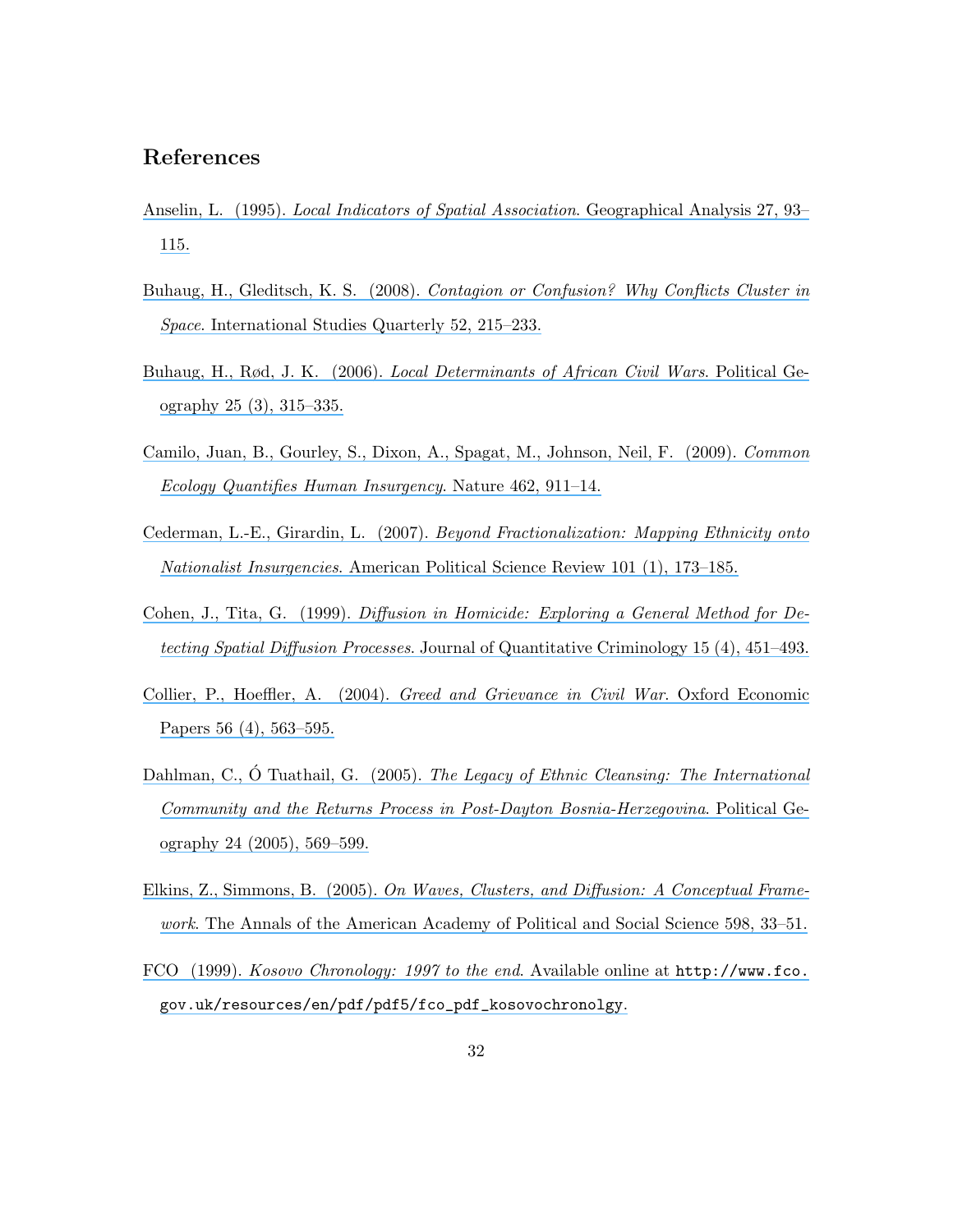- Fearon, J. D., Laitin, D. D. (2003). *[Ethnicity, Insurgency and Civil War](https://www.researchgate.net/publication/2834579_Ethnicity_Insurgency_And_Civil_War?el=1_x_8&enrichId=rgreq-f926c4651b556490546955b65891280c-XXX&enrichSource=Y292ZXJQYWdlOzIyOTQwMDAwMztBUzoxMDM5ODk0NDE5OTA2NThAMTQwMTgwNDQyMzI4NA==).* American Polit[ical Science Review 97 \(1\), 75–90.](https://www.researchgate.net/publication/2834579_Ethnicity_Insurgency_And_Civil_War?el=1_x_8&enrichId=rgreq-f926c4651b556490546955b65891280c-XXX&enrichSource=Y292ZXJQYWdlOzIyOTQwMDAwMztBUzoxMDM5ODk0NDE5OTA2NThAMTQwMTgwNDQyMzI4NA==)
- Gagnon, V. P. (2004). [The Myth of Ethnic War: Serbia and Croatia in the 1990s](https://www.researchgate.net/publication/230710510_The_Myth_of_Ethnic_War_Serbia_and_Croatia_in_the_1990s?el=1_x_8&enrichId=rgreq-f926c4651b556490546955b65891280c-XXX&enrichSource=Y292ZXJQYWdlOzIyOTQwMDAwMztBUzoxMDM5ODk0NDE5OTA2NThAMTQwMTgwNDQyMzI4NA==). Cornell [University Press, Ithaca.](https://www.researchgate.net/publication/230710510_The_Myth_of_Ethnic_War_Serbia_and_Croatia_in_the_1990s?el=1_x_8&enrichId=rgreq-f926c4651b556490546955b65891280c-XXX&enrichSource=Y292ZXJQYWdlOzIyOTQwMDAwMztBUzoxMDM5ODk0NDE5OTA2NThAMTQwMTgwNDQyMzI4NA==)
- Gleditsch, K. S. (2002). [All International Politics Is Local: The Diffusion of Conflict,](https://www.researchgate.net/publication/40010326_All_International_Politics_Is_Local_The_Diffusion_of_Conflict_Integration_and_Democratization?el=1_x_8&enrichId=rgreq-f926c4651b556490546955b65891280c-XXX&enrichSource=Y292ZXJQYWdlOzIyOTQwMDAwMztBUzoxMDM5ODk0NDE5OTA2NThAMTQwMTgwNDQyMzI4NA==) Integration and Democratization[. University of Michigan Press, Michigan.](https://www.researchgate.net/publication/40010326_All_International_Politics_Is_Local_The_Diffusion_of_Conflict_Integration_and_Democratization?el=1_x_8&enrichId=rgreq-f926c4651b556490546955b65891280c-XXX&enrichSource=Y292ZXJQYWdlOzIyOTQwMDAwMztBUzoxMDM5ODk0NDE5OTA2NThAMTQwMTgwNDQyMzI4NA==)
- Gould, Peter, R. (1988). Spatial Diffusion. Association of the American Geographers, Washington.
- Greiner, B. (2009). War without Fronts The USA in Vietnam. The Bodely Head, London.
- Hägerstrand, T. (1967). [Innovation diffusion as a Spatial Process](https://www.researchgate.net/publication/240049875_Innovation_Diffusion_as_a_Spatial_Process?el=1_x_8&enrichId=rgreq-f926c4651b556490546955b65891280c-XXX&enrichSource=Y292ZXJQYWdlOzIyOTQwMDAwMztBUzoxMDM5ODk0NDE5OTA2NThAMTQwMTgwNDQyMzI4NA==). University of Chicago [Press, Chicago.](https://www.researchgate.net/publication/240049875_Innovation_Diffusion_as_a_Spatial_Process?el=1_x_8&enrichId=rgreq-f926c4651b556490546955b65891280c-XXX&enrichSource=Y292ZXJQYWdlOzIyOTQwMDAwMztBUzoxMDM5ODk0NDE5OTA2NThAMTQwMTgwNDQyMzI4NA==)
- [Hegre, H., Ellingsen, T., Gates, S., Gleditsch, N. P. \(2001\).](https://www.researchgate.net/publication/282197404_Toward_a_Democratic_Civil_Peace_Democracy_Political_Change_and_Civil_War_1816-1992?el=1_x_8&enrichId=rgreq-f926c4651b556490546955b65891280c-XXX&enrichSource=Y292ZXJQYWdlOzIyOTQwMDAwMztBUzoxMDM5ODk0NDE5OTA2NThAMTQwMTgwNDQyMzI4NA==) Toward a Democratic Civil [Peace? Democracy, Political Change, and Civil War, 1816-1992](https://www.researchgate.net/publication/282197404_Toward_a_Democratic_Civil_Peace_Democracy_Political_Change_and_Civil_War_1816-1992?el=1_x_8&enrichId=rgreq-f926c4651b556490546955b65891280c-XXX&enrichSource=Y292ZXJQYWdlOzIyOTQwMDAwMztBUzoxMDM5ODk0NDE5OTA2NThAMTQwMTgwNDQyMzI4NA==). American Political [Science Review 95 \(1\), 33–48.](https://www.researchgate.net/publication/282197404_Toward_a_Democratic_Civil_Peace_Democracy_Political_Change_and_Civil_War_1816-1992?el=1_x_8&enrichId=rgreq-f926c4651b556490546955b65891280c-XXX&enrichSource=Y292ZXJQYWdlOzIyOTQwMDAwMztBUzoxMDM5ODk0NDE5OTA2NThAMTQwMTgwNDQyMzI4NA==)
- Hegre, H., Østby, G., Raleigh, C. (2009). Poverty and Civil War Events: A Disaggregated Study of Liberia. Journal of Peace Research 53 (4), 598–623.
- Human Rights Watch (1999). Leave None to Tell the Story: Genocide in Rwanda. Available at http://www.hrw.org/legacy/reports/1999/rwanda/index.htm.
- IISS (1998). Down, but not out—The Kosovo Liberation Army. Strategic Comments 4 (7), available online at http://www.iiss.org/publications/ strategic-comments/past-issues/volume-4---1998/volume-4---issue-7/ the-kosovo-liberation-army/.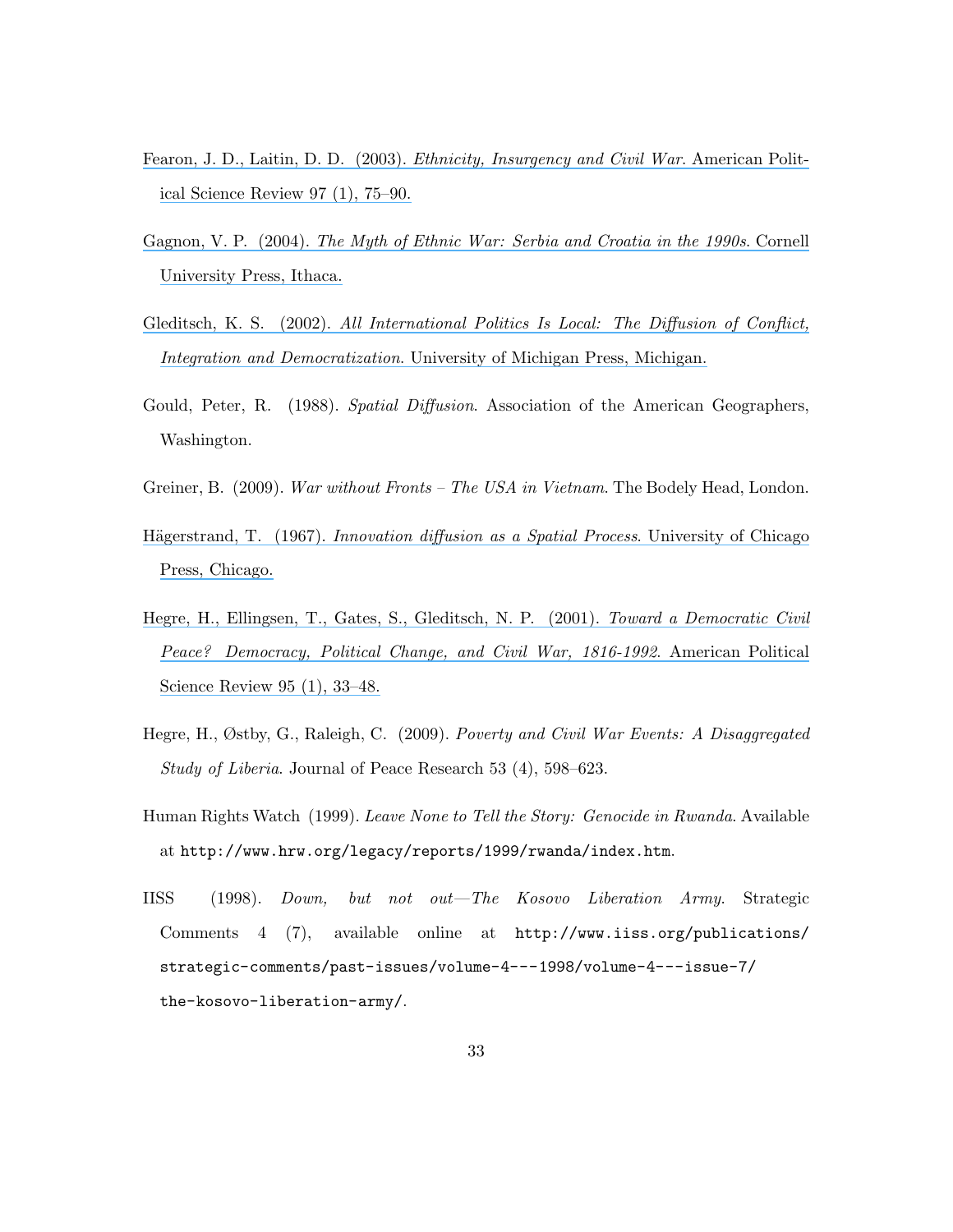Judah, T. (2000). Kosovo: War and Revenge. Yale University Press, New Haven.

- Kalyvas, S. (2006). [The Logic of Violence in Civil War](https://www.researchgate.net/publication/240319231_The_Logic_of_Violence_in_Civil_War?el=1_x_8&enrichId=rgreq-f926c4651b556490546955b65891280c-XXX&enrichSource=Y292ZXJQYWdlOzIyOTQwMDAwMztBUzoxMDM5ODk0NDE5OTA2NThAMTQwMTgwNDQyMzI4NA==). Cambridge University Press, New [York.](https://www.researchgate.net/publication/240319231_The_Logic_of_Violence_in_Civil_War?el=1_x_8&enrichId=rgreq-f926c4651b556490546955b65891280c-XXX&enrichSource=Y292ZXJQYWdlOzIyOTQwMDAwMztBUzoxMDM5ODk0NDE5OTA2NThAMTQwMTgwNDQyMzI4NA==)
- Kalyvas, S. (2007). Civil Wars. In: Boix, C., Stokes, S. C. (Eds.), The Oxford Handbook of Comparative Politics. Oxford University Press, Oxford.
- Kalyvas, S. (2008). Promises and ptifalls of an emerging research program: the microdynamics of civil war. In: Kalyvas, S., Shapiro, I., Masoud, T. (Eds.), Order, Conflict and Violence. Cambridge University Press, Cambridge.
- Kalyvas, S. N., Balcells, L. (2010). [International System and Technologies of Rebellion:](https://www.researchgate.net/publication/232015276_International_System_and_Technologies_of_Rebellion_How_the_End_of_the_Cold_War_Shaped_Internal_Conflict?el=1_x_8&enrichId=rgreq-f926c4651b556490546955b65891280c-XXX&enrichSource=Y292ZXJQYWdlOzIyOTQwMDAwMztBUzoxMDM5ODk0NDE5OTA2NThAMTQwMTgwNDQyMzI4NA==) [How the End of the Cold War Shaped Internal Conflict](https://www.researchgate.net/publication/232015276_International_System_and_Technologies_of_Rebellion_How_the_End_of_the_Cold_War_Shaped_Internal_Conflict?el=1_x_8&enrichId=rgreq-f926c4651b556490546955b65891280c-XXX&enrichSource=Y292ZXJQYWdlOzIyOTQwMDAwMztBUzoxMDM5ODk0NDE5OTA2NThAMTQwMTgwNDQyMzI4NA==). American Political Science [Review 104 \(3\), 415–429.](https://www.researchgate.net/publication/232015276_International_System_and_Technologies_of_Rebellion_How_the_End_of_the_Cold_War_Shaped_Internal_Conflict?el=1_x_8&enrichId=rgreq-f926c4651b556490546955b65891280c-XXX&enrichSource=Y292ZXJQYWdlOzIyOTQwMDAwMztBUzoxMDM5ODk0NDE5OTA2NThAMTQwMTgwNDQyMzI4NA==)
- Kalyvas, S. N., Sambanis, N. (2005). [Bosnia's Civil War: Origins and Violence Dynamics](https://www.researchgate.net/publication/237295666_Bosnia). In: Collier, P., Sambanis, N. (Eds.), Understanding Civil War: Evidence and Analysis. The World Bank, Washington, DC, pp. 191–230.
- Kulldorff, M. (1997). A Spatial Scan Statistic[. Communications in Statistics: Theory and](https://www.researchgate.net/publication/261671964_A_Spatial_Scan_Statistic?el=1_x_8&enrichId=rgreq-f926c4651b556490546955b65891280c-XXX&enrichSource=Y292ZXJQYWdlOzIyOTQwMDAwMztBUzoxMDM5ODk0NDE5OTA2NThAMTQwMTgwNDQyMzI4NA==) [Methods 26, 1481–1496.](https://www.researchgate.net/publication/261671964_A_Spatial_Scan_Statistic?el=1_x_8&enrichId=rgreq-f926c4651b556490546955b65891280c-XXX&enrichSource=Y292ZXJQYWdlOzIyOTQwMDAwMztBUzoxMDM5ODk0NDE5OTA2NThAMTQwMTgwNDQyMzI4NA==)
- Lake, D. A., Rothchild, D. (1998). [Spreading Fear: The Genesis of Transnational Ethnic](https://www.researchgate.net/publication/248736065_Spreading_Fear_The_Genesis_of_Transnational_Ethnic_Conflict?el=1_x_8&enrichId=rgreq-f926c4651b556490546955b65891280c-XXX&enrichSource=Y292ZXJQYWdlOzIyOTQwMDAwMztBUzoxMDM5ODk0NDE5OTA2NThAMTQwMTgwNDQyMzI4NA==) Conflict[. In: Lake, D. A., Rothchild, D. \(Eds.\), The International Spread of Ethnic](https://www.researchgate.net/publication/248736065_Spreading_Fear_The_Genesis_of_Transnational_Ethnic_Conflict?el=1_x_8&enrichId=rgreq-f926c4651b556490546955b65891280c-XXX&enrichSource=Y292ZXJQYWdlOzIyOTQwMDAwMztBUzoxMDM5ODk0NDE5OTA2NThAMTQwMTgwNDQyMzI4NA==) [Conflict. Princeton University Press, Princeton.](https://www.researchgate.net/publication/248736065_Spreading_Fear_The_Genesis_of_Transnational_Ethnic_Conflict?el=1_x_8&enrichId=rgreq-f926c4651b556490546955b65891280c-XXX&enrichSource=Y292ZXJQYWdlOzIyOTQwMDAwMztBUzoxMDM5ODk0NDE5OTA2NThAMTQwMTgwNDQyMzI4NA==)
- Lee, J., Wong, D. W. S. (2005). Statistical Analysis of Geographic Information with ArcView GIS and ArcGIS. John Wiley, Hoboken.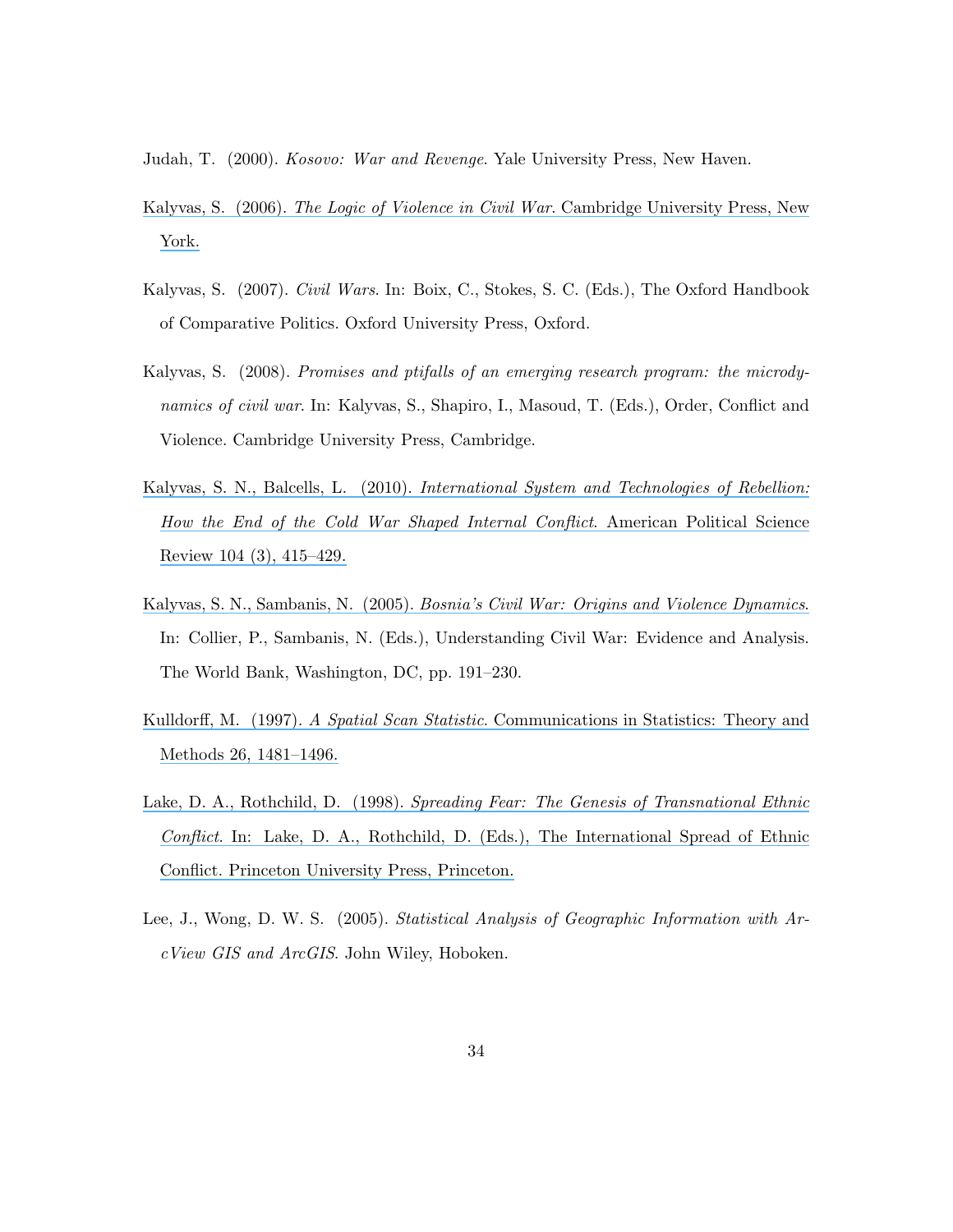- McColl, R. (1969). [The Insurgent State: Territorial Bases of Revolution](https://www.researchgate.net/publication/232913516_The_Insurgent_State_Territorial_Bases_of_Revolution?el=1_x_8&enrichId=rgreq-f926c4651b556490546955b65891280c-XXX&enrichSource=Y292ZXJQYWdlOzIyOTQwMDAwMztBUzoxMDM5ODk0NDE5OTA2NThAMTQwMTgwNDQyMzI4NA==). Annals of the [Association of American Geographers 59 \(4\), 613–631.](https://www.researchgate.net/publication/232913516_The_Insurgent_State_Territorial_Bases_of_Revolution?el=1_x_8&enrichId=rgreq-f926c4651b556490546955b65891280c-XXX&enrichSource=Y292ZXJQYWdlOzIyOTQwMDAwMztBUzoxMDM5ODk0NDE5OTA2NThAMTQwMTgwNDQyMzI4NA==)
- Moran, Patric, A. P. (1950). [Notes on Continuous Stochastic Phenomena](https://www.researchgate.net/publication/8295498_Notes_on_Continuous_Stochastic_Phenomena?el=1_x_8&enrichId=rgreq-f926c4651b556490546955b65891280c-XXX&enrichSource=Y292ZXJQYWdlOzIyOTQwMDAwMztBUzoxMDM5ODk0NDE5OTA2NThAMTQwMTgwNDQyMzI4NA==). Biometrica 37, [17–33.](https://www.researchgate.net/publication/8295498_Notes_on_Continuous_Stochastic_Phenomena?el=1_x_8&enrichId=rgreq-f926c4651b556490546955b65891280c-XXX&enrichSource=Y292ZXJQYWdlOzIyOTQwMDAwMztBUzoxMDM5ODk0NDE5OTA2NThAMTQwMTgwNDQyMzI4NA==)
- Morrill, R., Gaile, G. L., Thrall, G. I. (1988). Spatial diffusion. Sage, Newbury Park.
- Mueller, J. (2000). The Banality of "Ethnic War"[. International Security 25 \(1\), 42–70.](https://www.researchgate.net/publication/237370874_The_Banality_of_Ethnic_War?el=1_x_8&enrichId=rgreq-f926c4651b556490546955b65891280c-XXX&enrichSource=Y292ZXJQYWdlOzIyOTQwMDAwMztBUzoxMDM5ODk0NDE5OTA2NThAMTQwMTgwNDQyMzI4NA==)
- Notholt, S. (2008). Fields of Fire An Atlas of Ethnic Conflict. Stuart Notholt Communications.
- $\acute{O}$  Tuathail, G. (2010). *[Localizing Geopolitics: Disaggregating Violence and Return in](https://www.researchgate.net/publication/248442262_Localizing_Geopolitics_Disaggregating_Violence_and_Return_in_Conflict_Regions?el=1_x_8&enrichId=rgreq-f926c4651b556490546955b65891280c-XXX&enrichSource=Y292ZXJQYWdlOzIyOTQwMDAwMztBUzoxMDM5ODk0NDE5OTA2NThAMTQwMTgwNDQyMzI4NA==)* Conflict Regions[. Political Geography 29 \(5\), 256–265.](https://www.researchgate.net/publication/248442262_Localizing_Geopolitics_Disaggregating_Violence_and_Return_in_Conflict_Regions?el=1_x_8&enrichId=rgreq-f926c4651b556490546955b65891280c-XXX&enrichSource=Y292ZXJQYWdlOzIyOTQwMDAwMztBUzoxMDM5ODk0NDE5OTA2NThAMTQwMTgwNDQyMzI4NA==)
- O'Loughlin, J., Witmer, F. (2011). [The Localized Geographies of Violence in the North](https://www.researchgate.net/publication/239912119_The_Localized_Geographies_of_Violence_in_the_North_Caucasus_of_Russia_1999-2007?el=1_x_8&enrichId=rgreq-f926c4651b556490546955b65891280c-XXX&enrichSource=Y292ZXJQYWdlOzIyOTQwMDAwMztBUzoxMDM5ODk0NDE5OTA2NThAMTQwMTgwNDQyMzI4NA==) Caucasus of Russia, 1999-2007[. Annals of the Association of American Geographers](https://www.researchgate.net/publication/239912119_The_Localized_Geographies_of_Violence_in_the_North_Caucasus_of_Russia_1999-2007?el=1_x_8&enrichId=rgreq-f926c4651b556490546955b65891280c-XXX&enrichSource=Y292ZXJQYWdlOzIyOTQwMDAwMztBUzoxMDM5ODk0NDE5OTA2NThAMTQwMTgwNDQyMzI4NA==) [101 \(1\), 178–201.](https://www.researchgate.net/publication/239912119_The_Localized_Geographies_of_Violence_in_the_North_Caucasus_of_Russia_1999-2007?el=1_x_8&enrichId=rgreq-f926c4651b556490546955b65891280c-XXX&enrichSource=Y292ZXJQYWdlOzIyOTQwMDAwMztBUzoxMDM5ODk0NDE5OTA2NThAMTQwMTgwNDQyMzI4NA==)
- O'Loughlin, J., Witmer, F., Linke, A., Thorwardson, N. (2010). Peering into the Fog of War: The Geography of the Wikileaks Afghanistan War Logs, 2004-2009. Eurasian Geography and Economics 51 (4), 472–495.
- Openshaw, S., Taylor, P. J. (1979). [A million or so correlated coefficients: three experi](https://www.researchgate.net/publication/232128816_A_million_or_so_correlation_coefficients_Three_experiments_on_the_modifiable_areal_unit_problem?el=1_x_8&enrichId=rgreq-f926c4651b556490546955b65891280c-XXX&enrichSource=Y292ZXJQYWdlOzIyOTQwMDAwMztBUzoxMDM5ODk0NDE5OTA2NThAMTQwMTgwNDQyMzI4NA==)ments on the modifiable areal unit problem[. In: Wrigley, N. \(Ed.\), Statistical Applications](https://www.researchgate.net/publication/232128816_A_million_or_so_correlation_coefficients_Three_experiments_on_the_modifiable_areal_unit_problem?el=1_x_8&enrichId=rgreq-f926c4651b556490546955b65891280c-XXX&enrichSource=Y292ZXJQYWdlOzIyOTQwMDAwMztBUzoxMDM5ODk0NDE5OTA2NThAMTQwMTgwNDQyMzI4NA==) [in the Spatial Sciences. Pion, London, pp. 127–144.](https://www.researchgate.net/publication/232128816_A_million_or_so_correlation_coefficients_Three_experiments_on_the_modifiable_areal_unit_problem?el=1_x_8&enrichId=rgreq-f926c4651b556490546955b65891280c-XXX&enrichSource=Y292ZXJQYWdlOzIyOTQwMDAwMztBUzoxMDM5ODk0NDE5OTA2NThAMTQwMTgwNDQyMzI4NA==)
- O'Sullivan, D., Unwin, D. (2003). Geographic Information Analysis. Wiley, Hoboken.
- Raleigh, C., Hegre, H. (2009). Population Size, Concentration and Civil War: A Geographically Disaggregated Analysis. Political Geography 28 (4), 224–238.